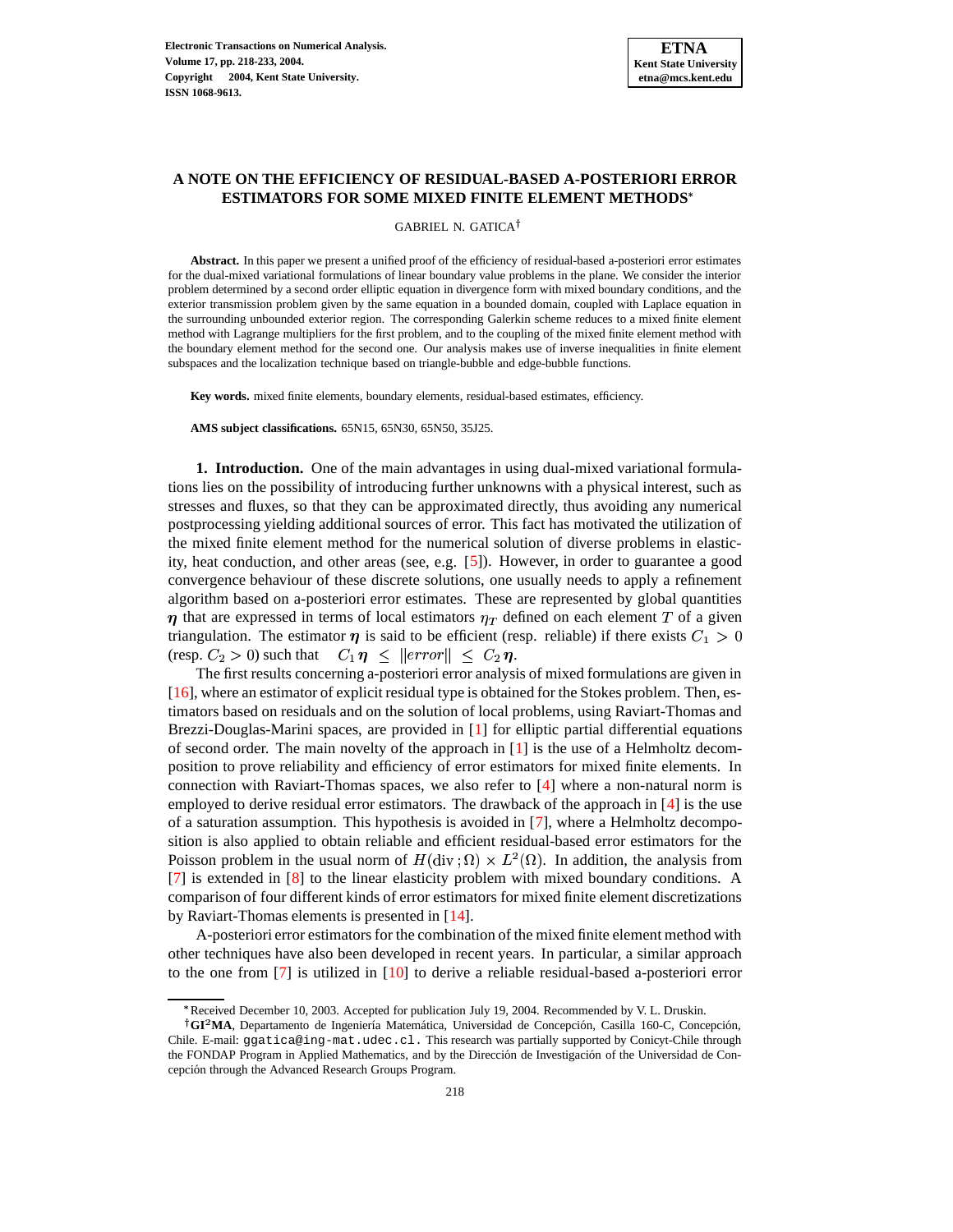estimator for the coupling with the boundary element method of an exterior transmission problem in the plane (see also [\[15\]](#page-15-1) and [\[13\]](#page-14-7)). These results are obtained, independently, in [\[13\]](#page-14-7), where the proof of reliability is also given in details. However, except for some remarks given in [\[10\]](#page-14-6) on the tools that should be used, which refer mainly to the analysis in  $[6]$ ,  $[7]$ , and  $[9]$ , no explicit proof for the efficiency is available neither in  $[10]$  nor in [\[13\]](#page-14-7). On the other hand, the mixed finite element method with Lagrange multipliers from [\[2\]](#page-14-10) is considered in [\[12\]](#page-14-11) to obtain a reliable residual-based a-posteriori error estimator for the Poisson problem with mixed boundary conditions in a bounded inner region of the plane. It is important to remark that the estimators from  $[12]$  and  $[10]$  (or  $[13]$ ), although related to different problems, have several terms in common and other with the same structure.

According to the above, the purpose of this note is to present a unified and detailed proof for the efficiency of the residual-based a-posteriori error estimators provided in [\[12\]](#page-14-11) and  $[10]$  (or  $[13]$ ). Our analysis, which makes use of the inverse inequalities in finite element subspaces and the localization technique based on bubble functions (see [\[18\]](#page-15-2), [\[8\]](#page-14-4), and [\[7\]](#page-14-3)), even for the terms involving boundary integral operators, could also be extended to other dual-mixed variational formulations, such as the one studied in [\[3\]](#page-14-12).

The rest of the paper is organized as follows. In Section [2](#page-1-0) we present the boundary value problems from  $\lceil 2 \rceil$  and  $\lceil 10 \rceil$ , and state the associated dual-mixed variational formulations. The mixed finite element schemes are described in Section [3,](#page-3-0) and the corresponding results on the unique solvability, stability, and a-priori error estimates are also established there. In Section [4](#page-5-0) we recall from [\[12\]](#page-14-11), [\[10\]](#page-14-6), and [\[13\]](#page-14-7) the reliable residual-based a-posteriori error estimators. Finally, the proofs of efficiency are given in Section [5.](#page-7-0) Throughout this paper,  $c$  and  $C$ , with or without subscripts, denote positive constants, independent of the parameters and functions involved, which may take different values at different ocurrences.

<span id="page-1-0"></span>**2. The boundary value problems.** In this section we present the boundary value problems of interest, and provide the corresponding dual-mixed variational formulations.

<span id="page-1-2"></span>**2.1. An interior problem.** We describe here the boundary value problem and the cor-responding dual-mixed variational formulation studied in [\[2\]](#page-14-10). In fact, let  $\Omega$  be a simply connected domain in  $\mathbb{R}^2$  with polygonal boundary  $\partial\Omega$ , and such that all its interior angles lie in  $(0, 2\pi)$ . Also, let  $\Gamma_D$  and  $\Gamma_N$  be disjoint open subsets of  $\partial\Omega$ , with  $|\Gamma_D|, |\Gamma_N| \neq 0$ , such that  $\partial\Omega = \Gamma_D \cup \Gamma_N$ . Then, given  $f \in L^2(\Omega)$ ,  $g \in H^{-1/2}_{00}(\Gamma_N)$ , and a matrix valued function  $\kappa \in C(\Omega)$  inducing a strongly elliptic differential operator, we consider the model boundary value problem: Find  $u \in H^1(\Omega)$  such that

<span id="page-1-1"></span> $(2.1)$  div  $(\kappa \nabla u) = f$  in  $\Omega$ ,  $u = 0$  on  $\Gamma_D$ , and  $(\kappa \nabla u) \cdot \nu = g$  on  $\Gamma_N$ ,

where  $\nu$  is the unit outward normal to  $\Gamma_N$ . We recall that the Sobolev space  $H_{00}^{-1/2}(\Gamma_N)$  is the dual of  $H_{00}^{1/2}(\Gamma_N)$ , where  $H_{00}^{1/2}(\Gamma_N) := \{ v|_{\Gamma_N} : v \in H^1(\Omega)$ ,  $v = 0$  on  $\Gamma_D \}$ .<br>The corresponding duality pairing with respect to the  $L^2(\Gamma_N)$  –inner product is denoted by  $\langle \cdot, \cdot \rangle$ .

For the derivation of the weak formulation, we define first the flux variable  $\sigma := \kappa \nabla u$ in  $\Omega$  as additional unknown. Then we integrate by parts in  $\Omega$  and observe that the Dirichlet and Neumann conditions become now natural and essential boundary conditions, respectively. Thus, the latter is imposed weakly, which yields the introduction of the Lagrange multiplier  $\lambda := -u|_{\Gamma_N} \in H^{1/2}_{00}(\Gamma_N).$ 

In this way, as shown in  $[2]$ , the dual-mixed variational formulation of  $(2.1)$  becomes: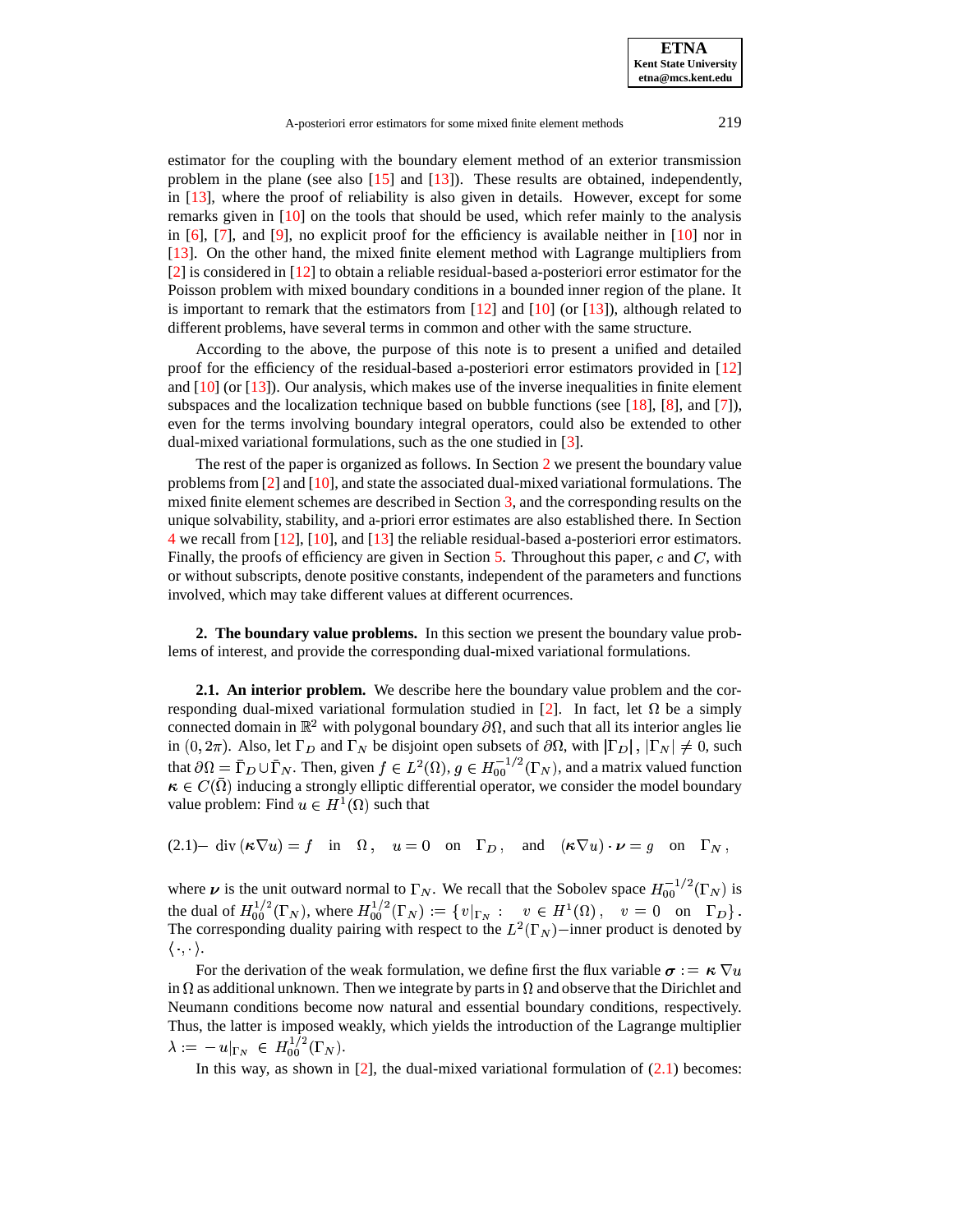<span id="page-2-0"></span>Find  $(\sigma, u, \lambda) \in H(\text{div}; \Omega) \times L^2(\Omega) \times H_{00}^{1/2}(\Gamma_N)$  such that

$$
\mathcal{A}(\sigma,\tau) + \mathcal{B}(\tau,(u,\lambda)) = 0 \quad \forall \tau \in H(\text{div}\,;\Omega),
$$

$$
\mathcal{B}(\boldsymbol{\sigma},(v,\mu)) = -\int_{\Omega} fv \, dx + \langle g, \mu \rangle \quad \forall (v,\mu) \in L^{2}(\Omega) \times H_{00}^{1/2}(\Gamma_{N}),
$$

 $(2.2)$ 

where  $A$  and  $B$  are the bounded bilinear forms defined by

$$
\mathcal{A}(\boldsymbol{\sigma},\boldsymbol{\tau}):=\int_{\Omega}(\boldsymbol{\kappa}^{-1}\boldsymbol{\sigma})\cdot\boldsymbol{\tau}\,dx\,,
$$

and

$$
\mathcal{B}(\boldsymbol{\sigma},(v,\mu)) := \int_{\Omega} v \operatorname{div} \boldsymbol{\sigma} \, dx + \langle \boldsymbol{\sigma} \cdot v, \mu \rangle.
$$

THEOREM 2.1. There exists a unique  $(\sigma, u, \lambda) \in H(\text{div}; \Omega) \times L^2(\Omega) \times H_{00}^{1/2}(\Gamma_N)$ solution of  $(2.2)$ , and the following continuous dependence result holds

$$
\|(\sigma, u, \lambda)\| \leq C \left\{ \|f\|_{L^2(\Omega)} + \|g\|_{H_{00}^{-1/2}(\Gamma_N)} \right\}.
$$

*Proof.* See Theorem 2.1 in [2] for details.  $\square$ 

2.2. An exterior transmission problem. We now describe the boundary value problem and the corresponding dual-mixed variational formulation studied in  $[10]$  (see also  $[15]$ and [13]). Indeed, let  $\Omega$  be a bounded and simply connected domain in  $\mathbb{R}^2$  with Lipschitzcontinuous boundary  $\Gamma_N$ . Then, given  $f \in L^2(\Omega)$ , and a matrix valued function  $\kappa \in C(\overline{\Omega})$ as in Section 2.1, we consider the exterior problem: Find  $u \in H_{loc}^1(\mathbb{R}^2)$  such that

<span id="page-2-2"></span>(2.3) 
$$
-\operatorname{div}(\kappa \nabla u) = f \text{ in } \Omega, \quad -\Delta u = 0 \text{ in } \mathbb{R}^2 \setminus \overline{\Omega},
$$

$$
u(x) = O(1) \text{ as } ||x|| \to +\infty,
$$

whose partial differential equations in  $\Omega$  and  $\mathbb{R}^2 \setminus \overline{\Omega}$  are coupled by the following transmission conditions:

<span id="page-2-1"></span>
$$
\lim_{\substack{x \to x_0 \\ x \in \mathbb{R}^2 \setminus \Omega}} u(x) = \lim_{\substack{x \to x_0 \\ x \in \mathbb{R}^2 \setminus \Omega}} u(x),
$$
\n
$$
\lim_{\substack{x \to x_0 \\ x \in \mathbb{R}^2}} \kappa(x) \nabla u(x) \cdot \nu(x_0) = \lim_{\substack{x \to x_0 \\ x \in \mathbb{R}^2 \setminus \Omega}} \nabla u(x) \cdot \nu(x_0),
$$

for almost all  $x_0 \in \Gamma_N$ , where  $\nu(x_0)$  denotes the unit outward normal at  $x_0$ .

In order to establish the weak formulation, similarly as in the previous section, we first introduce the flux variable  $\sigma := \kappa \nabla u$  in  $\Omega$  and the trace  $\lambda := u|_{\Gamma_N} \in H^{1/2}(\Gamma_N)$  as further unknowns. Then, we perform integration by parts in  $\Omega$ , and incorporate the boundary integral equations arising from Green's representation formula for u in  $\mathbb{R}^2 \setminus \overline{\Omega}$ , which, because of  $(2.4)$  and the definitions of  $\sigma$  and  $\lambda$ , become

<span id="page-2-3"></span>(2.5) 
$$
\lambda = \left(\frac{1}{2}\mathbf{I} + \mathbf{K}\right)\lambda - \mathbf{V}(\boldsymbol{\sigma} \cdot \boldsymbol{\nu}) + d \quad \text{on} \quad \Gamma_N,
$$

and

<span id="page-2-4"></span>(2.6) 
$$
\boldsymbol{\sigma} \cdot \boldsymbol{\nu} = -\mathbf{W}\lambda + \left(\frac{1}{2}\mathbf{I} - \mathbf{K}'\right)(\boldsymbol{\sigma} \cdot \boldsymbol{\nu}) \text{ on } \Gamma_N.
$$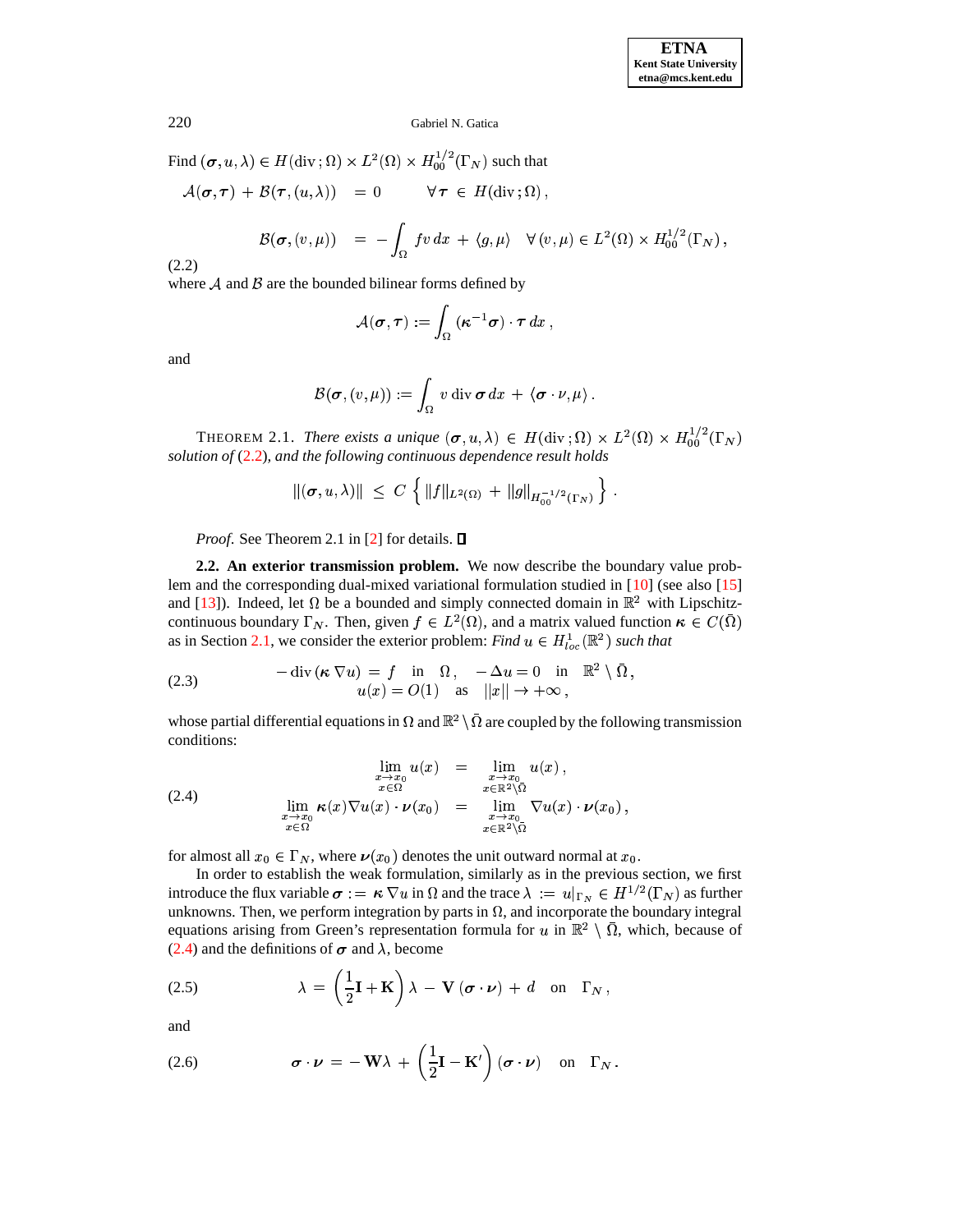A-posteriori error estimators for some mixed finite element methods

Hereafter, d is a constant, I is the identity operator, and V, K, K' and W are the boundary integral operators of the simple, double, adjoint of the double and hypersingular layer potentials, respectively, whose explicit definitions and main mapping properties can be seen, e.g., in [13]. Also, we let  $\langle \cdot, \cdot \rangle$  be the duality pairing between  $H^{-1/2}(\Gamma_N)$  and  $H^{1/2}(\Gamma_N)$ with respect to the  $L^2(\Gamma_N)$ -inner product, and define the spaces  $H_0^{1/2}(\Gamma_N) := \{ \mu \in H^{1/2}(\Gamma_N) : \langle 1, \mu \rangle = 0 \}$ ,  $H_0^{-1/2}(\Gamma_N) := \{ \zeta \in H^{-1/2}(\Gamma_N) : \langle \zeta, 1 \rangle = 0 \}$ , and  $H_0(\text{div }\,;\Omega):=\{\boldsymbol{\tau}\in H(\text{div }\,;\Omega):\ (\boldsymbol{\tau}\cdot\boldsymbol{\nu},1)=0\}.$ 

As shown in  $[10]$  (see also  $[15]$  and  $[13]$ ), the dual-mixed variational formulation of (2.3)-(2.4) reduces to: Find  $(\sigma, \lambda, u) \in H_0(\text{div}; \Omega) \times H_0^{1/2}(\Gamma_N) \times L^2(\Omega)$  such that

<span id="page-3-1"></span>
$$
\mathcal{A}((\sigma,\lambda),(\tau,\mu)) + \mathcal{B}((\tau,\mu),u) = 0 \qquad \forall (\tau,\mu) \in H_0(\text{div};\Omega) \times H_0^{1/2}(\Gamma_N),
$$
  
(2.7)  

$$
\mathcal{B}((\sigma,\lambda),v) = -\int_{\Omega} fv \, dx \qquad \forall v \in L^2(\Omega),
$$

where  $A$  and  $B$  are the bounded bilinear forms defined by

$$
\mathcal{A}((\boldsymbol{\sigma},\lambda),(\boldsymbol{\tau},\mu)) := \int_{\Omega} \boldsymbol{\kappa}^{-1} \boldsymbol{\sigma} \cdot \boldsymbol{\tau} \, dx + \langle \boldsymbol{\tau} \cdot \boldsymbol{\nu}, \mathbf{V}(\boldsymbol{\sigma} \cdot \boldsymbol{\nu}) \rangle + \langle \mathbf{W}\lambda, \mu \rangle -\langle \boldsymbol{\tau} \cdot \boldsymbol{\nu}, (\frac{1}{2}\mathbf{I} + \mathbf{K})\lambda \rangle + \langle (\frac{1}{2}\mathbf{I} + \mathbf{K}')(\boldsymbol{\sigma} \cdot \boldsymbol{\nu}), \mu \rangle,
$$

and

$$
\mathcal{B}((\boldsymbol{\sigma},\lambda),v) \;:=\; \int_{\Omega} v \operatorname{div} \boldsymbol{\sigma} \,dx \,.
$$

THEOREM 2.2. There exists a unique  $(\sigma, \lambda, u) \in H_0(\text{div}; \Omega) \times H_0^{1/2}(\Gamma_N) \times L^2(\Omega)$ solution of  $(2.7)$ , and the following continuous dependence result holds

$$
\|(\boldsymbol{\sigma},\lambda,u)\| \leq C \|f\|_{L^2(\Omega)}
$$

*Proof.* See [10] and [15].  $\square$ 

<span id="page-3-0"></span>**3. The mixed finite element methods.** In this section we recall from [2] and  $[10]$  (see also  $[15]$  and  $[13]$ ) the Galerkin schemes associated with each one of the dual-mixed formulations  $(2.2)$  and  $(2.7)$ . For this purpose, we introduce first some necessary notations.

Throughout the rest of the paper, and for each polygonal domain  $\Omega$ , we let  $\{\mathcal{T}_h\}_{h>0}$  be a regular family (in the sense of [11]) of triangulations of  $\Omega$  by triangles T of diameter  $h_T$ , where h stands for  $\max\{h_T : T \in \mathcal{T}_h\}$ . We assume that  $\mathcal{T}_h$  satisfies the minimum angle condition, which means that there exists  $c > 0$  such that  $c^{-1} h_T^2 \leq |T| \leq c h_T^2$  $\forall T \in$  $\mathcal{T}_h$ , where  $|T|$  is the area of T. Also, we let  $E_h$  be the set of all edges of the triangulation  $\mathcal{T}_h$ , denote by  $h_e$  the diameter of each  $e \in E_h$ , and given  $T \in \mathcal{T}_h$ ,  $E(T)$  stands for the set of its edges. In addition, we write  $E_h(\Omega) := \{e \in E_h : e \subseteq \Omega\}$ , and for any subset G of  $\partial \Omega$  we set  $E_h(G) := \{e \in E_h : e \subseteq G\}$ . In addition, for each  $T \in \mathcal{T}_h$  we let  $RT_0(T)$  be the local Raviart-Thomas space of order zero, that is

$$
\mathrm{RT}_0(T) := \mathrm{span}\left\{ \left(\begin{array}{c} 1 \\ 0 \end{array}\right), \left(\begin{array}{c} 0 \\ 1 \end{array}\right), \left(\begin{array}{c} x_1 \\ x_2 \end{array}\right) \right\},\,
$$

and given a non-negative integer k and a subset S of  $\mathbb{R}^2$ ,  $\mathbf{P}_k(S)$  stands for the space of polynomials defined on S of degree  $\leq k$ .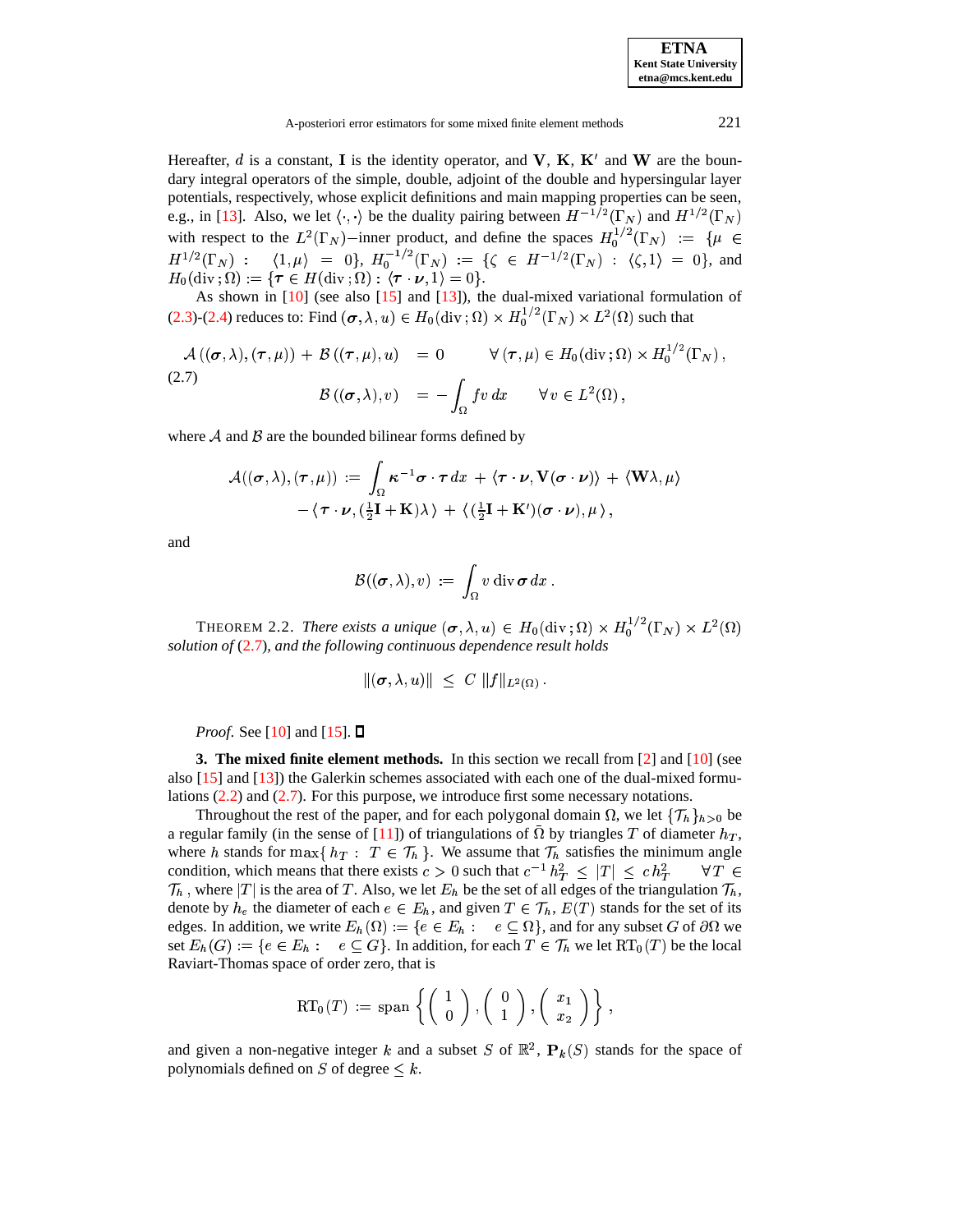3.1. The mixed finite element method with Lagrange multipliers. The Galerkin scheme associated with  $(2.2)$ , which constitutes a mixed finite element method with Lagrange multipliers, is established here. We assume that all the points in  $\bar{\Gamma}_D \cap \bar{\Gamma}_N$  become vertices of  $\mathcal{T}_h$  for all  $h > 0$ . Then, the finite element subspaces employed in [2] for the unknowns  $\sigma$  and  $u$  are given, respectively, by

$$
H_h^{\sigma} := \{ \tau \in H(\text{div}\,;\Omega) : \quad \tau|_T \in \text{RT}_0(T) \quad \forall T \in \mathcal{T}_h \} ,
$$

and

$$
H_h^u := \{ v \in L^2(\Omega) : v|_T \in \mathbf{P}_0(T) \quad \forall T \in \mathcal{T}_h \} .
$$

In order to define the finite element subspace for  $\lambda \in H_{00}^{1/2}(\Gamma_N)$ , we introduce an in-<br>dependent partition  $\{\tilde{e}_1, \tilde{e}_2, ..., \tilde{e}_m\}$  of  $\Gamma_N$ , denote  $\tilde{h} := \max\{|\tilde{e}_j| : j \in \{1, ..., m\}\}\$ , and suppose that there exists  $C > 0$  such that  $h \leq C h$ . Then, we set

$$
H_{\tilde{h}}^{\lambda} := \left\{ \mu \in H_{00}^{1/2}(\Gamma_N) : \mu|_{\tilde{e}_j} \in \mathbf{P}_1(\tilde{e}_j) \quad \forall j \in \{1, ..., m\} \right\}.
$$

In this way, the Galerkin scheme associated with the continuous formulation  $(2.2)$  reads as follows: Find  $(\sigma_h, u_h, \lambda_{\tilde{h}}) \in H_h^{\sigma} \times H_h^u \times H_{\tilde{h}}^{\lambda}$  such that

<span id="page-4-0"></span>(3.1)  
\n
$$
A(\sigma_h, \tau) + B(\tau, (u_h, \lambda_{\tilde{h}})) = 0 \quad \forall \tau \in H_h^{\sigma},
$$
\n
$$
B(\sigma_h, (v, \mu)) = -\int_{\Omega} fv \, dx + \langle g, \mu \rangle \quad \forall (v, \mu) \in H_h^u \times H_h^{\lambda}.
$$

THEOREM 3.1. Assume that the independent partition on  $\Gamma_N$  and the one induced by  $\mathcal{T}_h$ are uniformly regular. Then there exists  $C_0 \in (0,1]$  such that for all  $h \leq C_0 h$  the discrete scheme (3.1) has a unique solution  $(\sigma_h, u_h, \lambda_h) \in H_h^{\sigma} \times H_h^u \times H_h^{\lambda}$ . Moreover, there exist c,  $C > 0$ , independent of h and  $\tilde{h}$ , such that

$$
||(\pmb{\sigma}_h,u_h,\lambda_{\tilde h})||\,\leq\,c\,\{\,\|f||_{L^2(\Omega)}\,+\,||g||_{H^{-1/2}_{00}(\Gamma_N)}\,\}\,,
$$

and

$$
\|(\boldsymbol{\sigma},u,\lambda)-(\boldsymbol{\sigma}_h,u_h,\lambda_{\tilde{h}})\| \leq C \inf_{(\boldsymbol{\tau},v,\mu)\in H_h^{\boldsymbol{\sigma}}\times H_h^u\times H_{\tilde{h}}^{\lambda}} \left\|(\boldsymbol{\sigma},u,\lambda)-(\boldsymbol{\tau},v,\mu)\right\|.
$$

*Proof.* See Lemmata 3.1, 3.2, 3.3, and Theorem 3.4 in [2].  $\Box$ 

Due to the sufficient but not necessary condition  $h \leq C_0 h$ , and since, as proved in [2], the constant  $C_0$  is only known to live in  $(0,1]$ , we assume from now on that each edge  $e \in E_h(\Gamma_N)$  is contained in an edge  $\tilde{e}_j$ , for some  $j \in \{1, ..., m\}$ . Certainly, this implicitly requires that the end points of  $\tilde{e}_j$  be vertices of  $\mathcal{T}_h$ , which is also assumed in what follows. Then, for each  $e \in E_h(\Gamma_N)$  we set  $\tilde{h}_e := |\tilde{e}_j|$ , where  $\tilde{e}_j$  is the segment containing edge e.

3.2. The coupling of mixed finite element and boundary element methods. The Galerkin scheme associated with  $(2.7)$ , which becomes a coupling of mixed finite element and boundary element methods, is provided now. Indeed, the finite element subspaces used in [10], [15], and [13] for the unknowns  $\sigma$ ,  $\lambda$ , and u are given, respectively, by

$$
H_{h}^{\textbf{C}}\;:=\;\{\,\boldsymbol{\tau}\in H_{0}(\textrm{div}\,;\Omega):\quad \boldsymbol{\tau}|_{T}\in\mathrm{RT}_{0}(T)\quad\forall\,T\in\mathcal{T}_{h}\,\}\,,
$$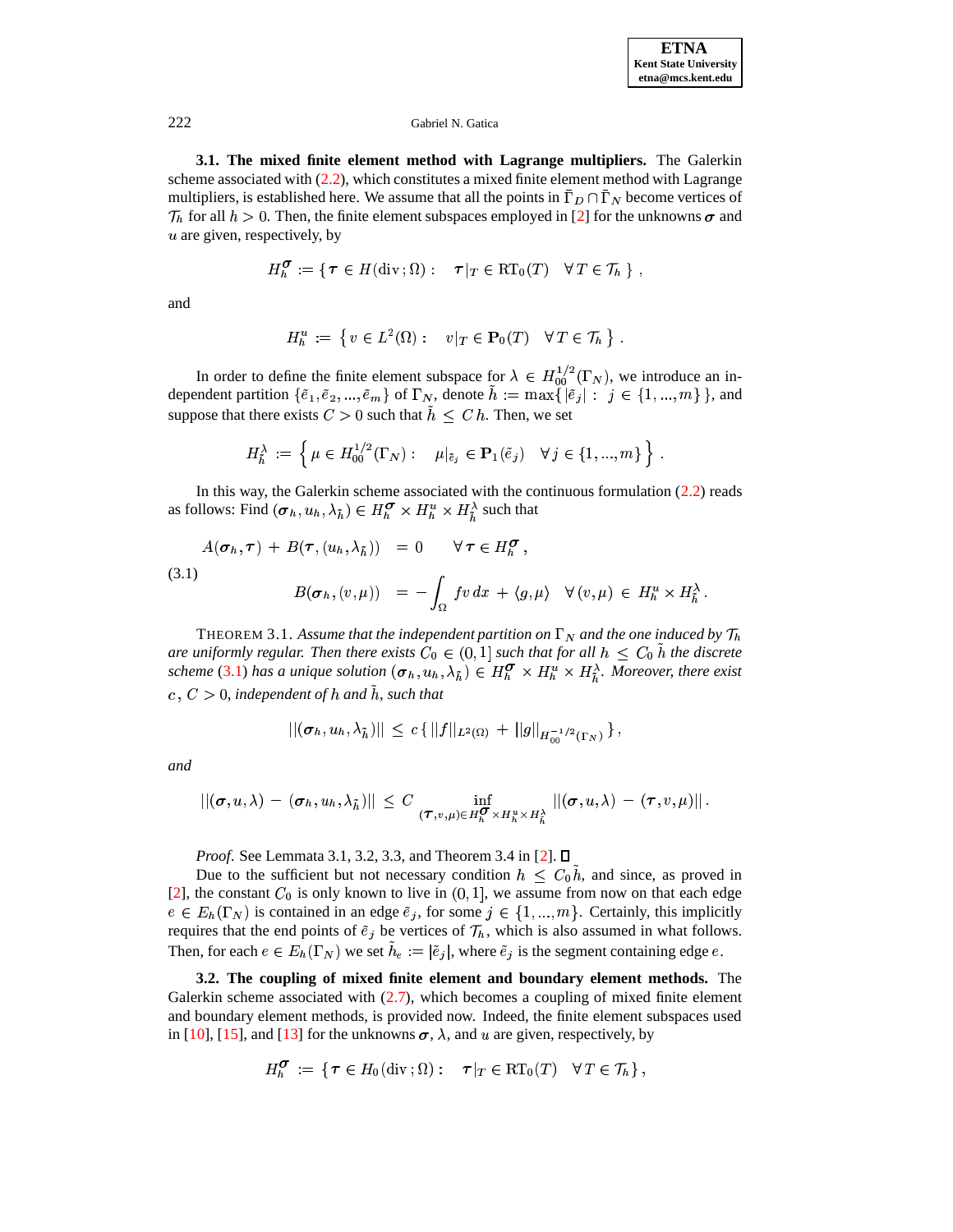A-posteriori error estimators for some mixed finite element methods 223

$$
H_h^{\lambda} := \{ \mu \in H_0^{1/2}(\Gamma_N) : \mu|_e \in \mathbf{P}_1(e) \quad \forall e \in E_h(\Gamma_N) \},
$$

and

 $H^{\mu}_{b} := \{ v \in L^{2}(\Omega) : v |_{T} \in \mathbf{P}_{0}(T) \quad \forall T \in \mathcal{T}_{b} \},$ 

whence the discrete scheme reads: Find  $(\sigma_h, \lambda_h, u_h) \in H_h^{\mathcal{O}} \times H_h^{\lambda} \times H_h^u$  such that

<span id="page-5-1"></span>(3.2) 
$$
\mathcal{A}((\sigma_h, \lambda_h), (\tau, \mu)) + \mathcal{B}((\tau, \mu), u_h) = 0 \quad \forall (\tau, \mu) \in H_h^{\sigma} \times H_h^{\lambda},
$$

$$
\mathcal{B}((\sigma_h, \lambda_h), v) = -\int_{\Omega} fv \, dx \quad \forall v \in H_h^u.
$$

THEOREM 3.2. The discrete scheme [\(3.2\)](#page-5-1) has a unique solution  $(\sigma_h, \lambda_h, u_h) \in H_h^{\mathbf{G}} \times$  $H_h^{\lambda} \times H_h^u$ . Moreover, there exist  $c$  ,  $C > 0$ , independent of h, such that

$$
||(\boldsymbol{\sigma}_h,\lambda_h,u_h)|| \, \leq \, c \, \, ||f||_{L^2(\Omega)} \, ,
$$

*and*

$$
||(\boldsymbol{\sigma},\lambda,u)-(\boldsymbol{\sigma}_h,\lambda_h,u_h)||\,\leq\,C\,\inf_{(\boldsymbol{\tau},\mu,v)\in H_{h}^{\boldsymbol{\sigma}}\times H_{h}^{\lambda}\times H_{h}^{u}}\,||(\boldsymbol{\sigma},\lambda,u)-(\boldsymbol{\tau},\mu,v)||\,.
$$

*Proof.* See [\[10\]](#page-14-6) and [\[15\]](#page-15-1).  $\Box$ 

<span id="page-5-0"></span>**4. The residual-based a-posteriori error estimates.** In this section we recall from [\[12\]](#page-14-11) and [\[10\]](#page-14-6) (see also [\[13\]](#page-14-7)) the reliable a-posteriori error estimates for the discrete schemes [\(3.1\)](#page-4-0) and [\(3.2\)](#page-5-1), respectively. To this end, we need to specify some notations. Given a vectorvalued function  $\tau := (\tau_1, \tau_2)^t$  defined <sup>t</sup> defined in  $\Omega$ , an edge  $e \in E(T) \cap E_h(\Omega)$ , and the unit tangential vector  $\mathbf{t}_T$  along e, we let  $J[\tau \cdot \mathbf{t}_T]$  be the corresponding jump across e, that is  $J[\tau \cdot \mathbf{t}_T] := (\tau |_{T} - \tau |_{T'})|_e \cdot \mathbf{t}_T$ , where T' is the other triangle of  $\mathcal{T}_h$  having e as edge. Here, the tangential vector  $\mathbf{t}_T$  is given by  $(-\nu_2, \nu_1)^t$  where  $\nu_T := (\nu_1, \nu_2)^t$  is the  $<sup>t</sup>$  is the unit outward</sup> normal to  $\partial T$ . Also, for each  $e \in E_h$  we denote by  $\pi_e$  the orthogonal projection from  $L^2(e)$ onto  $\mathbf{P}_0(e)$ , that is  $\pi_e(\xi) := \frac{1}{h_e} \int_{\xi} \xi ds \quad \forall \xi \in L^2(e)$ , for which there exists  $c > 0$ , independent of  $e$ , such that the following approximation property holds:

$$
\|\xi - \pi_e(\xi)\|_{L^2(e)} \leq c h_e \, \|\xi\|_{H^1(e)} \qquad \forall \, \xi \in H^1(e) \, .
$$

In addition, given vector and scalar functions  $\tau$  and v, respectively, we let curl  $(\tau)$  be the scalar  $\frac{\partial \tau_2}{\partial x_1} - \frac{\partial \tau_1}{\partial x_2}$ , and we denote by  $\text{curl}(v)$  the vector  $\left(-\frac{\partial v}{\partial x_2}, \frac{\partial v}{\partial x_1}\right)$ .

THEOREM 4.1. Let  $(\sigma, u, \lambda) \in H(\text{div}; \Omega) \times L^2(\Omega) \times H_{00}^{1/2}(\Gamma_N)$  and  $(\sigma_h, u_h, \lambda_h) \in$  $H_b^{\sigma} \times H_b^u \times H_b^{\lambda}$  be the unique solutions of the continuous and discrete formulations [\(2.2\)](#page-2-0) and [\(3.1\)](#page-4-0), respectively, and assume that the Neumann data  $g \in L^2(\Gamma_N)$ . Then there exists  $C_1 > 0$ , independent of  $h$  and  $h$ , such that

(4.1) 
$$
\left\|(\boldsymbol{\sigma}, u, \lambda) - (\boldsymbol{\sigma}_h, u_h, \lambda_{\tilde{h}})\right\| \leq C_1 \, \boldsymbol{\eta} := C_1 \left\{\sum_{T \in \mathcal{T}_h} \eta_T^2\right\}^{1/2},
$$

where for any triangle  $T \in \mathcal{T}_h$  we define

$$
\eta_T^2 := \left|\left| f + \text{div}\, \boldsymbol{\sigma}_h \right|\right|^2_{L^2(T)} \,+\, h_T^2 \left|\left| \text{curl} (\boldsymbol{\kappa}^{-1} \boldsymbol{\sigma}_h) \right|\right|^2_{L^2(T)} \,+\, h_T^2 \left|\left| \boldsymbol{\kappa}^{-1} \boldsymbol{\sigma}_h \right|\right|^2_{[L^2(T)]^2}
$$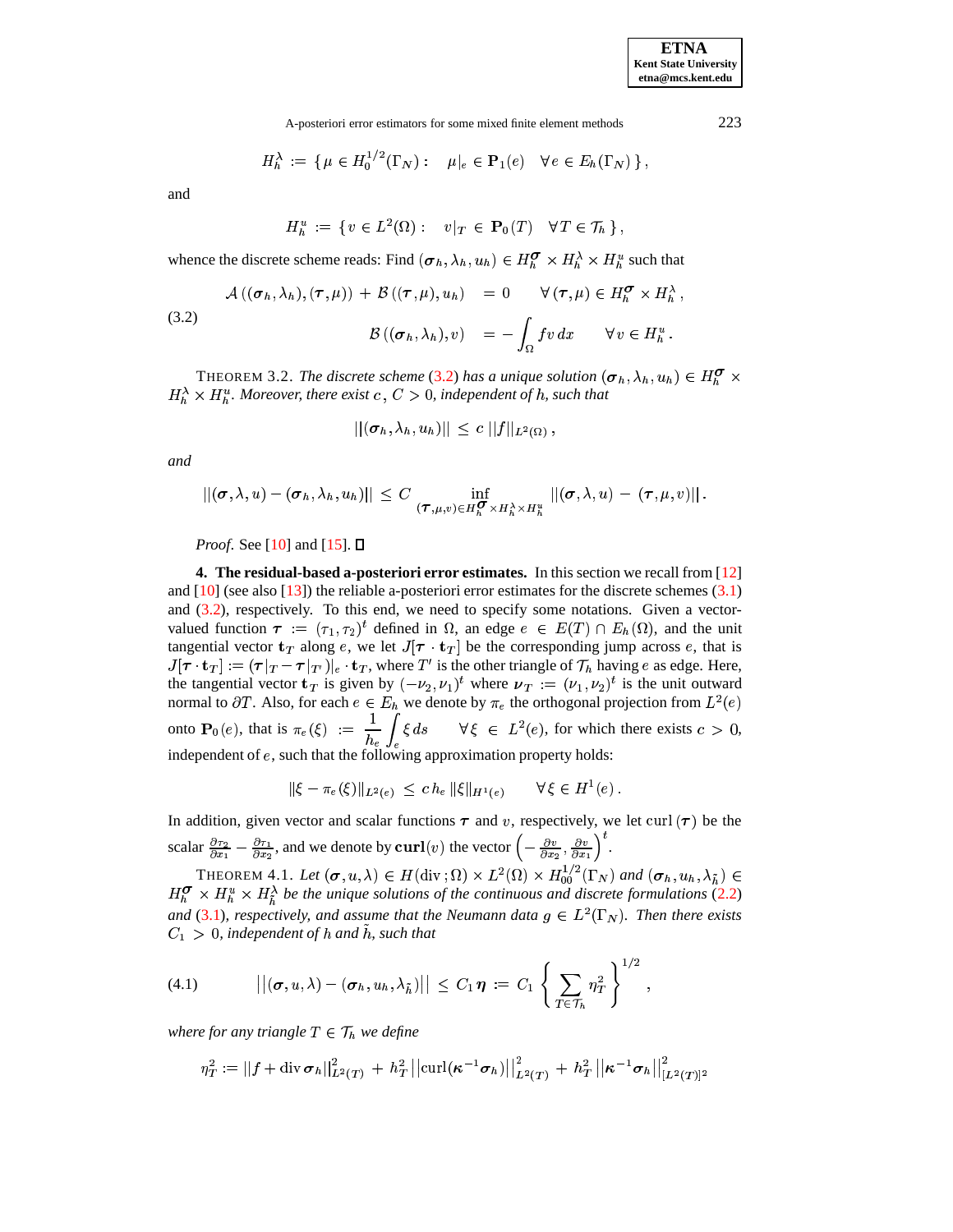### Gabriel N. Gatica

$$
+ \sum_{e \in E(T) \cap E_h(\Omega)} h_e \left\| J[(\kappa^{-1} \sigma_h) \cdot \mathbf{t}_T] \right\|_{L^2(e)}^2 + \sum_{e \in E(T) \cap E_h(\Gamma_D)} h_e \left\| (\kappa^{-1} \sigma_h) \cdot \mathbf{t}_T \right\|_{L^2(e)}^2
$$

$$
+ \log[1 + C_{\tilde{h}}(\Gamma_N)] \sum_{e \in E(T) \cap E_h(\Gamma_N)} \tilde{h}_e \left\| g - \sigma_h \cdot \nu \right\|_{L^2(e)}^2
$$

$$
(4.2) + \sum_{e \in E(T) \cap E_h(\Gamma_N)} h_e \left\{ \left\| (\kappa^{-1} \sigma_h) \cdot \mathbf{t}_T + \frac{d\lambda_{\tilde{h}}}{dt_T} \right\|_{L^2(e)}^2 + \left\| \lambda_{\tilde{h}} - \pi_e(\lambda_{\tilde{h}}) \right\|_{L^2(e)}^2 \right\},
$$

<span id="page-6-0"></span>with

(4.3) 
$$
C_{\tilde{h}}(\Gamma_N) := \max \left\{ \frac{|\tilde{e}_i|}{|\tilde{e}_j|} : |i - j| = 1, i, j \in \{1, ..., m\} \right\}.
$$

*Proof.* See Theorem 3.1 in [12].  $\Box$ 

We remark here that the first four terms in  $(4.2)$  are the standard and well known ones for the mixed finite element method without Lagrange multipliers (see, e.g. [7]). Since we are using Raviart-Thomas subspaces of order zero for  $\sigma_h$ , we also observe that when  $\kappa$  is a piecewise constant diagonal matrix, the second term in the definition of  $\eta_T$  vanishes.

THEOREM 4.2. Let  $(\sigma, \lambda, u) \in H_0(\text{div}; \Omega) \times H_0^{1/2}(\Gamma_N) \times L^2(\Omega)$  and  $(\sigma_h, \lambda_h, u_h) \in H_h^{\sigma} \times H_h^{\lambda} \times H_h^u$  be the unique solutions of the continuous and discrete formulations (2.7) and (3.2), respectively. Then there exists  $C_2 > 0$ , independent of h, such that

(4.4) 
$$
\|(\boldsymbol{\sigma},\lambda,\boldsymbol{u}) - (\boldsymbol{\sigma}_h,\lambda_h,\boldsymbol{u}_h)\| \leq C_2 \boldsymbol{\theta} := C_2 \left\{ \sum_{T \in \mathcal{T}_h} \theta_T^2 \right\}^{1/2},
$$

where for any triangle  $T \in \mathcal{T}_h$  we define

$$
\theta_T^2 := ||f + \operatorname{div} \boldsymbol{\sigma}_h||_{L^2(T)}^2 + h_T^2 ||\operatorname{curl}(\boldsymbol{\kappa}^{-1} \boldsymbol{\sigma}_h)||_{L^2(T)}^2 + h_T^2 ||\boldsymbol{\kappa}^{-1} \boldsymbol{\sigma}_h||_{[L^2(T)]^2}^2
$$

$$
+ \, \sum_{e \in E(T) \cap E_h(\Omega)} h_e \, \big\| \, J[(\kappa^{-1} \pmb{\sigma}_h) \cdot {\mathbf{t}_T}] \, \big\|_{L^2(e)}^2
$$

$$
+\sum_{e\in E(T)\cap E_h(\Gamma_N)} h_e\left\{\left\|(\kappa^{-1}\sigma_h)\cdot \mathbf{t}_T - \frac{d\xi_h}{d\mathbf{t}_T}\right\|_{L^2(e)}^2 + \|\zeta_h\|_{L^2(e)}^2 + \|\xi_h - \pi_e(\xi_h)\|_{L^2(e)}^2\right\},\tag{4.5}
$$

with

$$
\xi_h := \left(\frac{1}{2}\mathbf{I} + \mathbf{K}\right)\lambda_h - \mathbf{V}(\boldsymbol{\sigma}_h \cdot \boldsymbol{\nu}) \quad \text{and} \quad \zeta_h := \left(\frac{1}{2}\mathbf{I} + \mathbf{K}'\right)(\boldsymbol{\sigma}_h \cdot \boldsymbol{\nu}) + \mathbf{W}\lambda_h
$$

*Proof.* See Theorem 3 in [10] or Theorem 4.1 in [13].  $\Box$ 

It is important to remark, as stated in Section 1, that not much details are provided neither in [10] nor in [13] for the efficiency of  $\theta$ , and the readers are just referred in [10] to the related analysis in [6], [7], and [9]. In particular, it is mentioned that the arguments for quasi-uniform meshes on the boundary given in  $[6]$  can also be adopted in this case.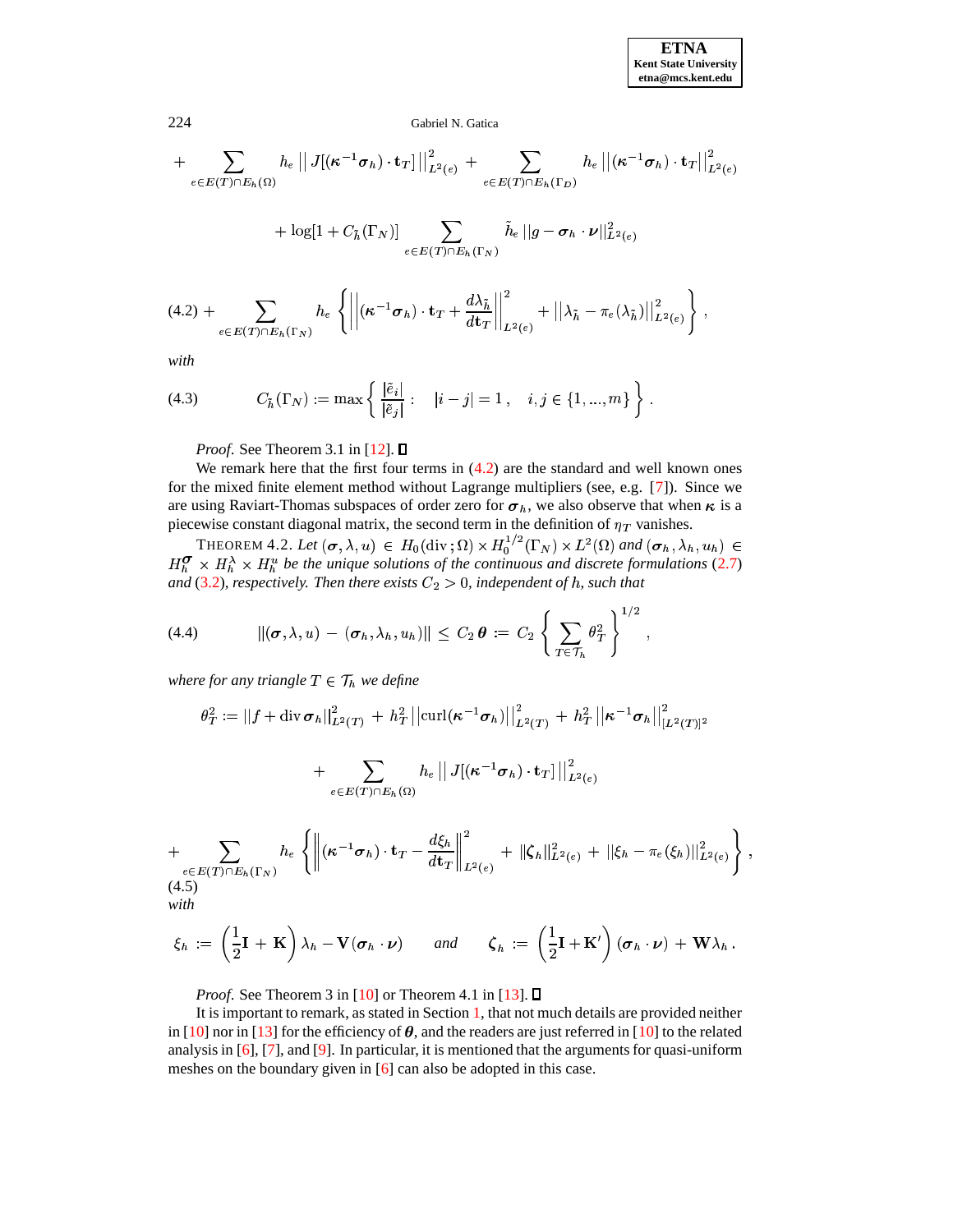A-posteriori error estimators for some mixed finite element methods 225

<span id="page-7-0"></span>**5. Efficiency of the a-posteriori error estimates.** In this section we give a unified proof for the efficiency of the a-posteriori error estimates  $\eta$  and  $\theta$ . In other words, we show the existence of  $C_3, C_4 > 0$ , independent of h, such that

<span id="page-7-5"></span>
$$
(5.1) \tC_3 \eta \leq \|(\boldsymbol{\sigma}, u, \lambda) - (\boldsymbol{\sigma}_h, u_h, \lambda_{\tilde{h}})\| + \text{h.o.t.} ,
$$

<span id="page-7-6"></span>and

$$
(5.2) \tC_4 \theta \leq \|(\boldsymbol{\sigma}, \lambda, u) - (\boldsymbol{\sigma}_h, \lambda_h, u_h)\| + \text{h.o.t.} ,
$$

where h.o.t. denotes one or several terms of higher order. Similarly as in  $[7]$  and  $[8]$ , our analysis is based on the localization technique introduced in  $[18]$  (see also  $[1]$ ) and the inverse inequalities in finite element subspaces (see  $[11]$ ). This procedure is even applied to the terms in  $\theta$  involving boundary integral operators.

**5.1. Preliminaries.** We first recall from [\[17\]](#page-15-3) that given  $k \in \mathbb{N} \cup \{0\}$ ,  $T \in \mathcal{T}_h$ , and  $e \in E(T)$ , there exists an extension operator  $L : C(e) \to C(T)$  that satisfies  $L(p) \in \mathbf{P}_k(T)$ and  $L(p)|_e = p \quad \forall \ p \in \mathbf{P}_k(e)$ . In addition, we define  $w_e := \bigcup \{ T' \in \mathcal{T}_h : e \in E(T') \}$ and let  $\psi_T$  and  $\psi_e$  be the usual triangle-bubble and edge-bubble functions, respectively (see (1.5) and (1.6) in [\[18\]](#page-15-2)), which satisfy  $\text{supp}(\psi_T) \subseteq T$ ,  $\psi_T \in \mathbf{P}_3(T)$ ,  $\psi_T = 0$  on  $\partial T$ ,  $0 \leq \psi_T \leq 1$  in T,  $\text{supp}(\psi_e) \subseteq w_e$ ,  $\psi_e|_T \in \mathbf{P}_2(T) \ \ \forall T \subseteq w_e$ ,  $\psi_e = 0$  on  $\partial T \setminus e$ , and  $0 \leq \psi_e \leq 1$  in  $w_e$ . Additional properties of  $\psi_T$ ,  $\psi_e$ , and L, are collected in the following lemma.

LEMMA 5.1. *There exist positive constants*  $c_1$ ,  $c_2$ , and  $c_3$ , depending only on k and the *shape* of the triangles, such that for all  $q \in \mathbf{P}_k(T)$  and  $p \in \mathbf{P}_k(e)$ , there hold

<span id="page-7-1"></span>
$$
(5.3) \t\t\t\t \|\psi_T q\|_{L^2(T)}^2 \leq \|q\|_{L^2(T)}^2 \leq c_1 \|\psi_T^{1/2} q\|_{L^2(T)}^2,
$$

<span id="page-7-3"></span>(5.4) 
$$
\|\psi_e L(p)\|_{L^2(T)}^2 \leq \|p\|_{L^2(e)}^2 \leq c_2 \|\psi_e^{1/2} p\|_{L^2(e)}^2,
$$

<span id="page-7-4"></span>
$$
(5.5) \t c_1^{-1} h_e \|p\|_{L^2(e)}^2 \leq \|\psi_e^{1/2} L(p)\|_{L^2(T)}^2 \leq c_3 h_e \|p\|_{L^2(e)}^2.
$$

*Proof.* See Lemma 1.3 in [\[17\]](#page-15-3). **D** 

The following inverse estimate will also be used.

LEMMA 5.2. Let  $l, m \in \mathbb{N} \cup \{0\}$  such that  $l \leq m$ . Then there exists a positive constant *, depending only on* #*, , , and the shape of the triangles, such that* "

<span id="page-7-2"></span>(5.6) 
$$
|q|_{H^m(T)} \leq c h_T^{l-m} |q|_{H^l(T)} \quad \forall q \in \mathbf{P}_k(T).
$$

-

*Proof.* See Theorem 3.2.6 in [\[11\]](#page-14-13). **□** 

**5.2.** Upper bounds for the terms defining  $\eta$  and  $\theta$ . In this section we bound each one of the terms defining the reliable a-posteriori error estimates  $\eta$  and  $\theta$ . To this respect, we observe that the first four terms defining  $\eta$  coincide with those of  $\theta$ , and hence the proofs of the corresponding upper bounds serve for both estimates.

Throughout this section, we assume for simplicity that  $(\kappa^{-1}\sigma_h)|_T$ ,  $(\kappa^{-1}\sigma_h) \cdot \tau_T|_e$ ,  $g|_e, \xi_h|_e$ , and  $\zeta_h|_e$  are polynomials for each  $T \in \mathcal{T}_h$ ,  $e \in E_h$ , and  $e \in E_h(\Gamma_N)$  (last 3) functions), respectively. Otherwise, additional higher order terms, given by the errors arising

**ETNA Kent State University etna@mcs.kent.edu**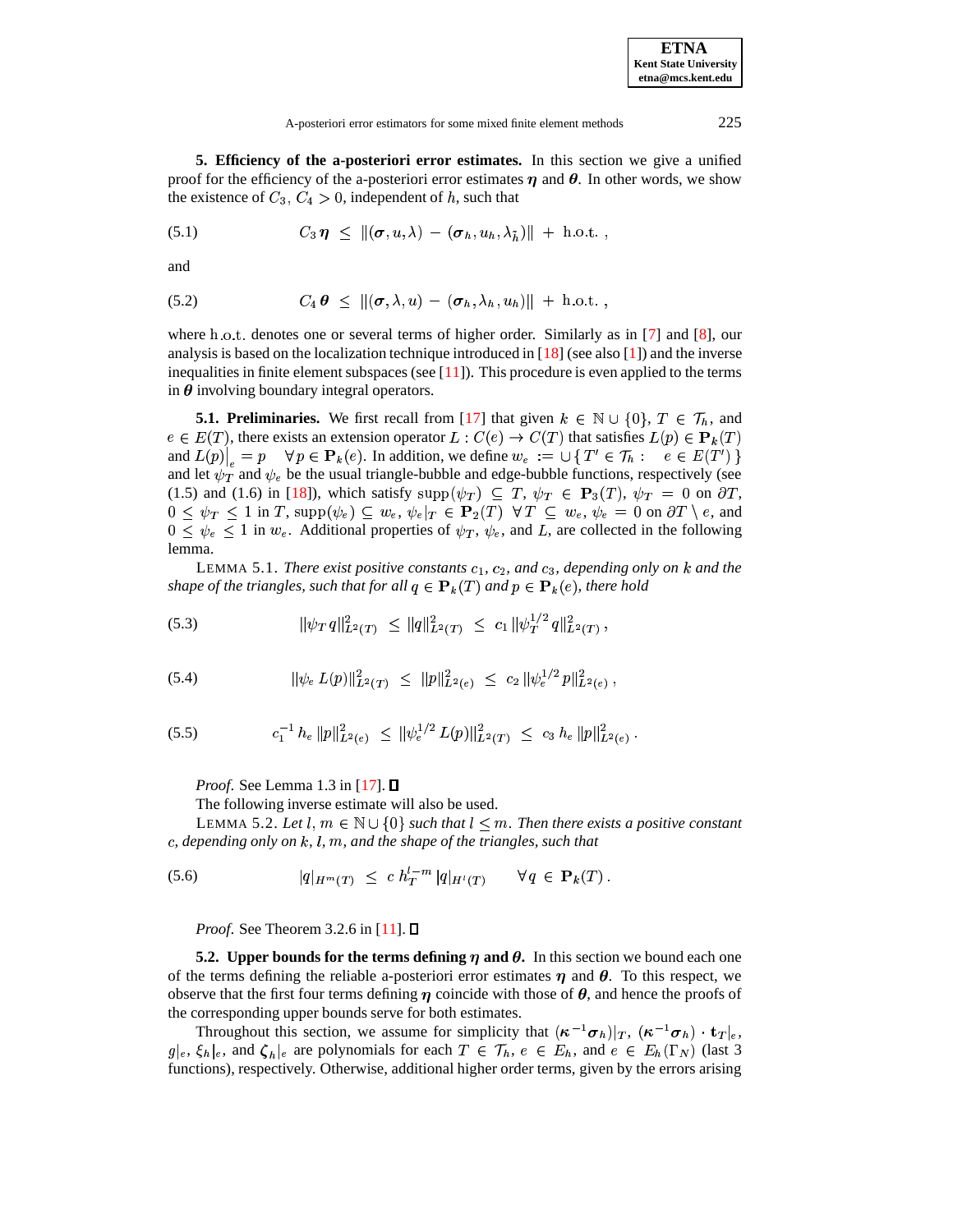from suitable polynomial approximations, which is guaranteed by the corresponding local regularity of the discrete solutions, will appear in the bounds below. "

Since div  $\sigma = -f$  in  $\Omega$ , we note that  $||f + \text{div} \sigma_h||_{L^2(T)} = ||\text{div} (\sigma - \sigma_h)||_{L^2(T)}$ , and hence

<span id="page-8-5"></span>(5.7) 
$$
\sum_{T \in \mathcal{T}_h} ||f + \operatorname{div} \boldsymbol{\sigma}_h||_{L^2(T)}^2 = ||\operatorname{div} (\boldsymbol{\sigma} - \boldsymbol{\sigma}_h)||_{L^2(\Omega)}^2.
$$

In order to bound other components of  $\eta$  and  $\theta$ , we consider a Helmholtz decomposition of the error  $\sigma - \sigma_h$ . In fact, let  $z \in H^1(\Omega)$  be the weak solution of the boundary value problem:  $-\text{div}(\kappa \nabla z) = -\text{div} \boldsymbol{\sigma}_h$  in  $\Omega$ ,  $z = u$  on  $\partial \Omega$ . Since  $\text{div}(\boldsymbol{\sigma}_h - \kappa \nabla z) = 0$  in  $\Omega$ , and  $\Omega$  is simply connected, it follows that there exists  $\varphi \in H^1(\Omega)$ , with  $\int \varphi dx = 0$ , such that  $\sigma_h - \kappa \nabla z = \operatorname{curl}(\varphi)$ . Thus, using that  $\sigma = \kappa \nabla u$  and that  $\operatorname{curl}(\varphi)$  is  $[L^2(\Omega)]^2$ orthogonal to  $\nabla(H_0^1(\Omega))$ , we find that

<span id="page-8-3"></span>(5.8) 
$$
\boldsymbol{\sigma} - \boldsymbol{\sigma}_h = \boldsymbol{\kappa} \, \nabla (u - z) - \boldsymbol{\mathrm{curl}} (\varphi)
$$

and

<span id="page-8-0"></span>
$$
(5.9||\kappa^{-1/2}(\boldsymbol{\sigma}-\boldsymbol{\sigma}_h)||_{[L^2(\Omega)]^2}^2 = ||\boldsymbol{\kappa}^{-1/2}\nabla(u-z)||_{[L^2(\Omega)]^2}^2 + ||\boldsymbol{\kappa}^{-1/2}\operatorname{curl}(\varphi)||_{[L^2(\Omega)]^2}^2.
$$

<span id="page-8-4"></span>The following three lemmata provide the corresponding upper bounds for the remaining three terms that are common to  $\eta$  and  $\theta$ .

LEMMA 5.3. *There exists*  $c > 0$ , *independent of h, such that for each*  $T \in \mathcal{T}_h$  *there holds*

(5.10) 
$$
h_T^2 \|\operatorname{curl}(\kappa^{-1}\sigma_h)\|_{L^2(T)}^2 \leq c \|\kappa^{-1/2} \operatorname{curl}(\varphi)\|_{L^2(T)}^2.
$$

*Proof.* See Lemma 6.1 in [\[7\]](#page-14-3). □

LEMMA 5.4. *There exists*  $c > 0$ , *independent of h, such that for each*  $e \in E_h(\Omega)$  *there holds*

<span id="page-8-1"></span>(5.11) 
$$
h_e \, \| J[(\kappa^{-1} \sigma_h) \cdot {\bf t}_T] \|_{L^2(e)}^2 \ \leq \ c \, \| \kappa^{-1/2} \, {\bf curl}(\varphi) \|_{L^2(w_e)}^2 \, .
$$

*Proof.* See Lemma 6.2 in [\[7\]](#page-14-3). □

As a consequence of the estimates  $(5.9)$  -  $(5.11)$ , and using the fact that the number of triangles in  $w_e$  is bounded, independently of  $h$ , which follows from the minimum angle condition satisfied by  $\mathcal{T}_h$ , we deduce that

<span id="page-8-6"></span>
$$
\sum_{T \in \mathcal{T}_h} h_T^2 \|\operatorname{curl}(\boldsymbol{\kappa}^{-1}\boldsymbol{\sigma}_h)\|_{L^2(T)}^2 + \sum_{e \in E_h(\Omega)} h_e \|J[(\boldsymbol{\kappa}^{-1}\boldsymbol{\sigma}_h) \cdot \mathbf{t}_T] \|_{L^2(e)}^2 \leq C \|\boldsymbol{\sigma} - \boldsymbol{\sigma}_h\|_{[L^2(\Omega)]^2}^2.
$$
\n(5.12)

LEMMA 5.5. *There exists*  $c > 0$ , *independent* of h, such that for each  $T \in \mathcal{T}_h$  there *holds*

<span id="page-8-2"></span>
$$
(5.13) \quad h_T^2 \|\kappa^{-1}\sigma_h\|_{[L^2(T)]^2}^2 \ \leq \ c \left\{ \|u-u_h\|_{L^2(T)}^2 + h_T^2 \|\sigma-\sigma_h\|_{[L^2(T)]^2}^2 \right\} \ .
$$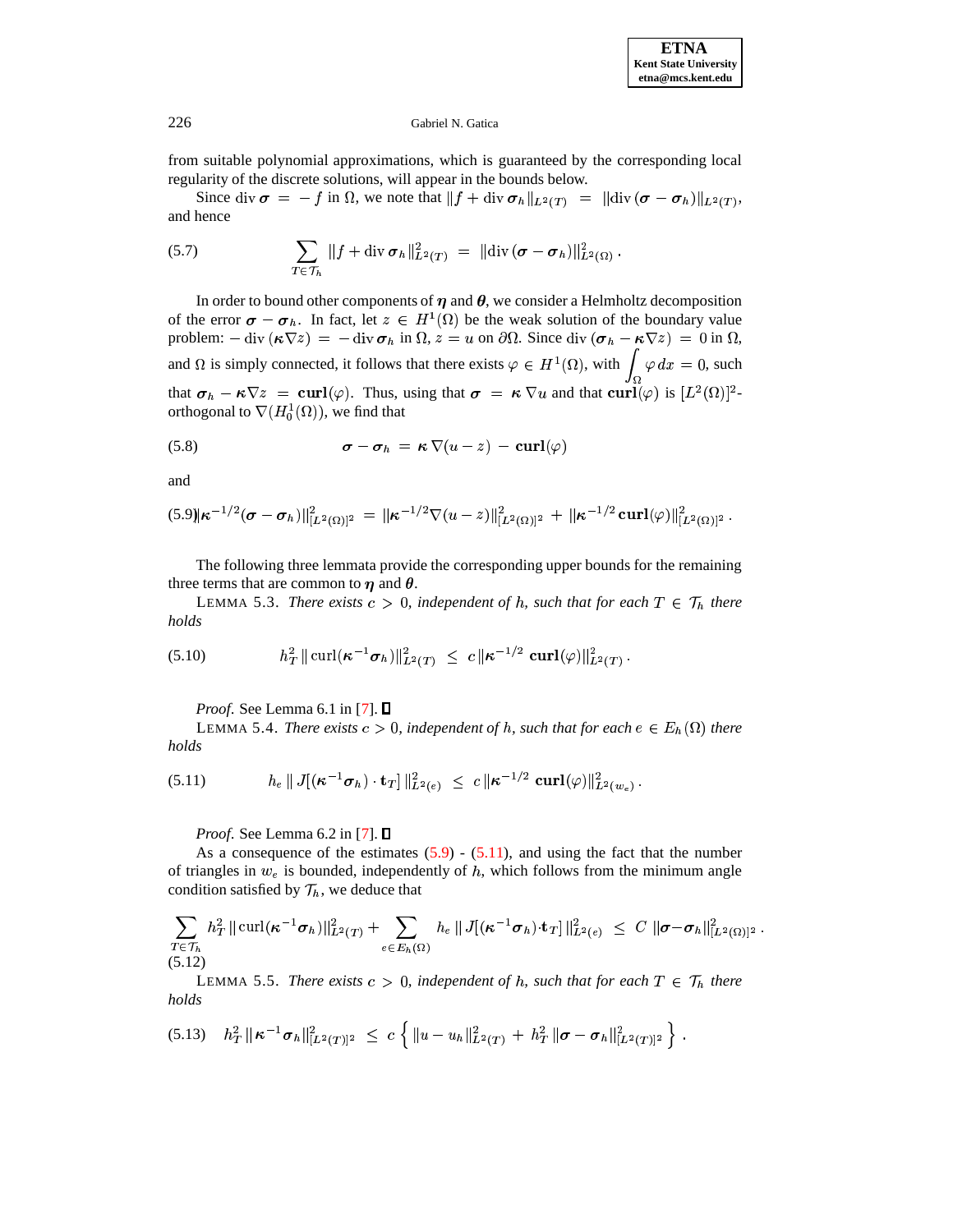| <b>ETNA</b>                  |
|------------------------------|
| <b>Kent State University</b> |
| etna@mcs.kent.edu            |

*Proof.* We adapt the proof of Lemma 6.3 in [7]. In fact, applying the estimate (5.3), using that  $\kappa^{-1}\sigma = \nabla u$  and that  $\nabla u_h = 0$  on T, and integrating by parts, we find that

$$
\|\kappa^{-1}\sigma_h\|_{[L^2(T)]^2}^2 \leq c_1 \|\psi_T^{1/2}(\kappa^{-1}\sigma_h)\|_{[L^2(T)]^2}^2 = c_1 \int_T \psi_T(\kappa^{-1}\sigma_h) \cdot (\kappa^{-1}\sigma_h) dx
$$
  

$$
= c_1 \int_T \psi_T(\kappa^{-1}\sigma_h) \cdot \left[\nabla(u - u_h) - \kappa^{-1}(\sigma - \sigma_h)\right] dx
$$
  

$$
= -c_1 \left\{\int_T \operatorname{div} \left(\psi_T(\kappa^{-1}\sigma_h)\right)(u - u_h) dx + \int_T \psi_T(\kappa^{-1}\sigma_h) \cdot \kappa^{-1}(\sigma - \sigma_h) dx\right\}.
$$

Then, Cauchy-Schwarz's inequality, the inverse inequality  $(5.6)$ , and the estimate  $(5.3)$ yield

$$
\|\kappa^{-1}\sigma_h\|_{[L^2(T)]^2}^2 \leq C \left\{h_T^{-1} \|u-u_h\|_{L^2(T)} + \|\kappa^{-1}(\sigma-\sigma_h)\|_{[L^2(T)]^2}\right\} \|\kappa^{-1}\sigma_h\|_{[L^2(T)]^2},
$$

whence

<span id="page-9-1"></span>
$$
\|\kappa^{-1}\sigma_h\|_{[L^2(T)]^2}\,\leq\,C\,\left\{\,h_T^{-1}\,\|u-u_h\|_{L^2(T)}\,+\,\|\sigma-\sigma_h\|_{[L^2(T)]^2}\,\right\}\,.
$$

which implies (5.13) and completes the proof.  $\square$ 

It follows easily from the previous lemma that

<span id="page-9-2"></span>
$$
(5.14) \sum_{T \in \mathcal{T}_h} h_T^2 \|\kappa^{-1} \sigma_h\|_{[L^2(T)]^2}^2 \leq c \left\{ \|u - u_h\|_{L^2(\Omega)}^2 + h^2 \|\sigma - \sigma_h\|_{[L^2(\Omega)]^2}^2 \right\}.
$$

The following lemma provides the upper bound for the fifth term defining  $\eta$ .

LEMMA 5.6. There exists  $c > 0$ , independent of h, such that for each  $e \in E_h(\Gamma_D)$  there holds

<span id="page-9-0"></span>(5.15) 
$$
h_e \, \| \, (\kappa^{-1} \sigma_h) \cdot \mathbf{t}_T \, \|_{L^2(e)}^2 \ \leq \ c \, \| \kappa^{-1/2} \, \operatorname{curl}(\varphi) \|_{L^2(w_e)}^2 \, .
$$

*Proof.* Since  $u = 0$  on  $\Gamma_D$  we observe that  $(\kappa^{-1}\sigma) \cdot \mathbf{t}_T = \nabla u \cdot \mathbf{t}_T = 0$ , and hence  $(\kappa^{-1}\sigma_h) \cdot \mathbf{t}_T = \kappa^{-1}(\sigma_h - \sigma) \cdot \mathbf{t}_T$  on  $\Gamma_D$ . Then, denoting  $v_e = (\kappa^{-1}\sigma_h) \cdot \mathbf{t}_T$  on  $e$ , applying the estimate (5.4), considering that  $L(v_e) = v_e$  on e and that  $\psi_e = 0$  on  $\partial T \setminus e$ , and using Gauss's formula, we find that

$$
\|v_e\|_{L^2(e)}^2 \, \leq \, c_2 \, \|\psi_e^{1/2} \, v_e\|_{L^2(e)}^2 = \, c_2 \, \int_{\partial w_e} \psi_e \, L(v_e) \, (\kappa^{-1} (\sigma_h - \sigma) \cdot \mathbf{t}_T) \, ds
$$

$$
= c_2 \left\{ \int_{w_e} \kappa^{-1} (\sigma_h - \sigma) \cdot \operatorname{curl}(\psi_e \, L(v_e)) \, dx + \int_{w_e} \psi_e \, L(v_e) \, \operatorname{curl}(\kappa^{-1} (\sigma_h - \sigma)) \, dx \right\}
$$
  

$$
= c_2 \left\{ \int_{w_e} \kappa^{-1} \operatorname{curl}(\varphi) \cdot \operatorname{curl}(\psi_e \, L(v_e)) \, dx + \int_{w_e} \psi_e \, L(v_e) \, \operatorname{curl}(\kappa^{-1} (\sigma_h - \sigma)) \, dx \right\}.
$$

where the last equality makes use from (5.8) that  $\kappa^{-1}(\sigma_h - \sigma) = \kappa^{-1} \text{curl}(\varphi) - \nabla(u - z)$ , and that  $\text{curl}(\psi_e L(v_e))$  is  $[L^2(\Omega)]^2$ -orthogonal to  $\nabla(H_0^1(\Omega))$ . We also observe, since  $\kappa^{-1}\sigma = \nabla u$ , that curl $(\kappa^{-1}(\sigma_h - \sigma)) = \text{curl}(\kappa^{-1}\sigma_h)$ .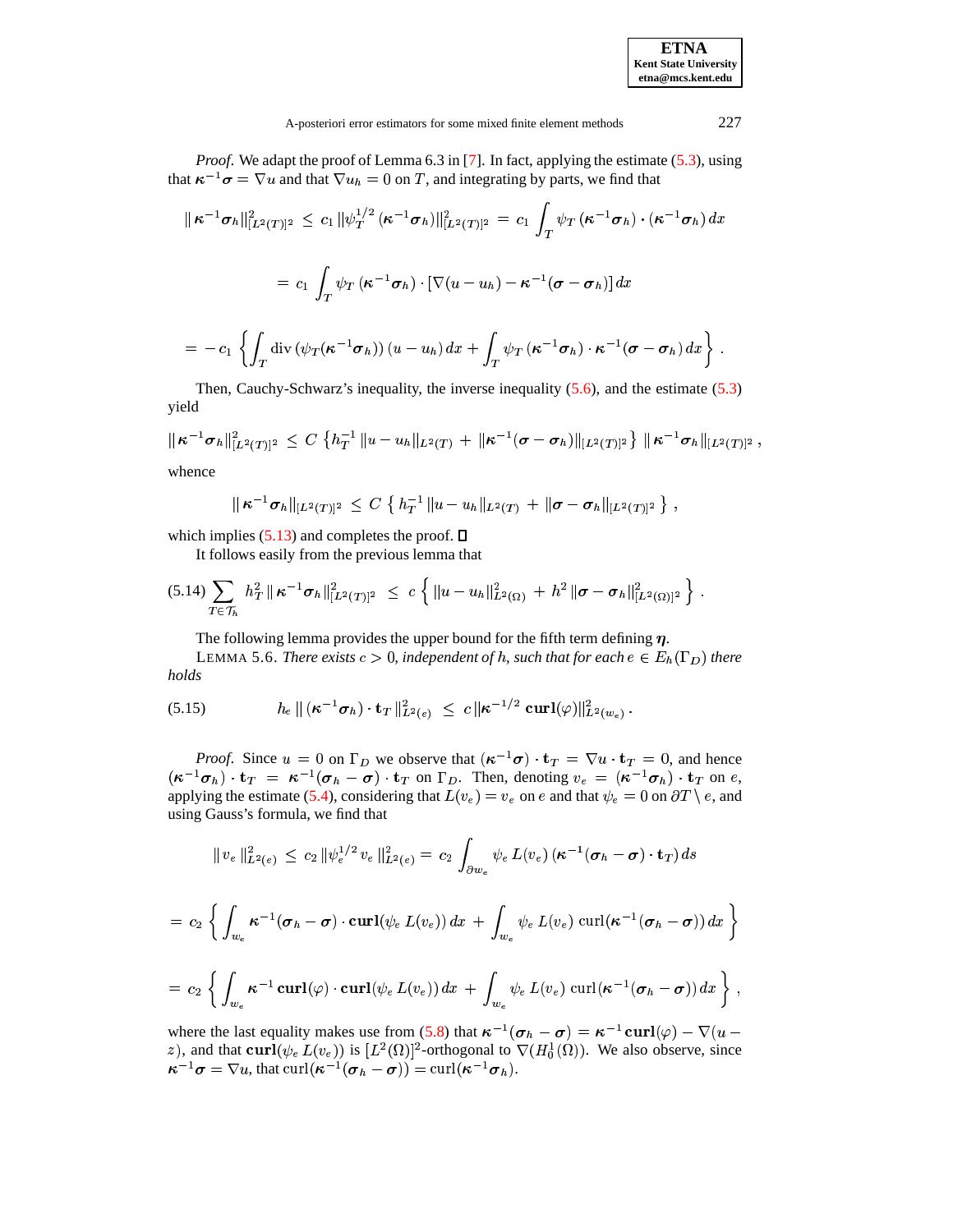Next, applying Cauchy-Schwarz's inequality, Lemma [5.3,](#page-8-4) the inverse estimate [\(5.6\)](#page-7-2), and then  $(5.5)$ , we obtain that

$$
\|v_e\|_{L^2(e)}^2 \leq C \left\{ \|\boldsymbol{\kappa}^{-1/2} \operatorname{curl}(\varphi)\|_{[L^2(w_e)]^2} |\psi_e L(v_e)|_{H^1(w_e)} \right\}
$$
  
+ 
$$
\|\psi_e L(v_e)\|_{L^2(w_e)} \|\operatorname{curl}(\boldsymbol{\kappa}^{-1} \sigma_h)\|_{L^2(w_e)} \right\}
$$
  

$$
\leq C h_e^{-1} \|\psi_e L(v_e)\|_{L^2(w_e)} \|\boldsymbol{\kappa}^{-1/2} \operatorname{curl}(\varphi)\|_{[L^2(w_e)]^2}
$$
  
(5.16) 
$$
\leq C h_e^{-1/2} \|v_e\|_{L^2(e)} \|\boldsymbol{\kappa}^{-1/2} \operatorname{curl}(\varphi)\|_{[L^2(w_e)]^2},
$$

ŕ

<span id="page-10-1"></span>whence

$$
h_e^{1/2} \, \parallel v_e \parallel_{L^2(e)} \ \leq \ C \, \parallel \!\! \kappa^{-1/2} \, {\bf curl}(\varphi) \parallel_{[L^2(w_e)]^2} ,
$$

which yields  $(5.15)$  and finishes the proof.  $\Box$ 

Applying [\(5.15\)](#page-9-0), the fact that the number of triangles in  $w_e$  is bounded, independently of h, and using  $(5.9)$ , we get

<span id="page-10-5"></span>(5.17) 
$$
\sum_{e \in E_h(\Gamma_D)} h_e \parallel (\kappa^{-1} \sigma_h) \cdot {\bf t}_T \parallel_{L^2(e)}^2 \leq C \parallel \sigma - \sigma_h \parallel_{[L^2(\Omega)]^2}^2.
$$

The following two lemmata give the upper bounds for two similar terms appearing in the definitions of  $\eta$  and  $\theta$ , respectively.

<span id="page-10-4"></span>LEMMA 5.7. *There exists*  $C > 0$ , *independent of h and h, such that* 

<span id="page-10-2"></span>
$$
\sum_{\substack{e \in E_h(\Gamma_N) \\ (5.18)}} h_e \left\| (\kappa^{-1} \sigma_h) \cdot \mathbf{t}_T + \frac{d \lambda_{\tilde{h}}}{d \mathbf{t}_T} \right\|_{L^2(e)}^2 \leq C \left\{ \| \lambda - \lambda_{\tilde{h}} \|_{H_{00}^{1/2}(\Gamma_N)}^2 + \| \sigma - \sigma_h \|_{[L^2(\Omega)]^2}^2 \right\}.
$$

*Proof.* Let us define  $v_e := (\kappa^{-1} \sigma_h) \cdot \mathbf{t}_T + \frac{d\lambda_h}{d\mu}$  on  $e \in \mathcal{E}$ .  $\frac{\partial f_{h}}{\partial \mathbf{t}_T}$  on  $e \in E_h(\Gamma_N)$ . Then, using that  $\kappa^{-1}\sigma = \nabla u$  in  $\Omega$  and that  $u = -\lambda$  on  $\Gamma_N$ , we deduce that  $v_e = \frac{a}{\mu}(\lambda_{\tilde{h}} - \lambda)$  $\frac{d\mathbf{x}^{\mathbf{y}}}{dt_{\mathbf{x}}}$   $(\lambda_{\tilde{h}} - \lambda) + \kappa^{-1}$  ( $\boldsymbol{\sigma}_h$  –  $\sigma$   $\cdot$  t<sub>T</sub> on *e*. Hence, applying the estimate [\(5.4\)](#page-7-3) and the fact that  $L(v_e) = v_e$  on *e*, we obtain that

<span id="page-10-0"></span>
$$
h_e \|v_e\|_{L^2(e)}^2 \leq c_2 \left\{ h_e \int_e \psi_e v_e \frac{d}{dt_T} (\lambda_{\tilde{h}} - \lambda) ds + h_e \int_e \psi_e L(v_e) \kappa^{-1} (\sigma_h - \sigma) \cdot \mathbf{t}_T ds \right\}.
$$
\n(5.19)

For the second integral on the right hand side of  $(5.19)$  we proceed exactly as in the proof of Lemma  $5.6$  and find (see  $(5.16)$ ) that

$$
h_e \, \int_e \psi_e \, L(v_e) \, \kappa^{-1} (\sigma_h - \sigma) \cdot \mathbf{t}_T \, ds \ \leq \ C \, h_e^{1/2} \, \|v_e\|_{L^2(e)} \, \|\kappa^{-1/2} \, {\bf curl}(\varphi)\|_{[L^2(w_e)]^2} \, ,
$$

which, using Cauchy-Schwarz's inequality, the fact that the number of triangles in  $w_e$  is bounded, independently of  $h$ , and equation [\(5.9\)](#page-8-0), implies that

<span id="page-10-3"></span>
$$
\sum_{e \in E_h(\Gamma_N)} h_e \int_e \psi_e L(v_e) \kappa^{-1}(\sigma_h - \sigma) \cdot \mathbf{t}_T ds \leq C \left\{ \sum_{e \in E_h(\Gamma_N)} h_e ||v_e||_{L^2(e)}^2 \right\}^{1/2} ||\sigma - \sigma_h||_{[L^2(\Omega)]^2}.
$$
\n(5.20)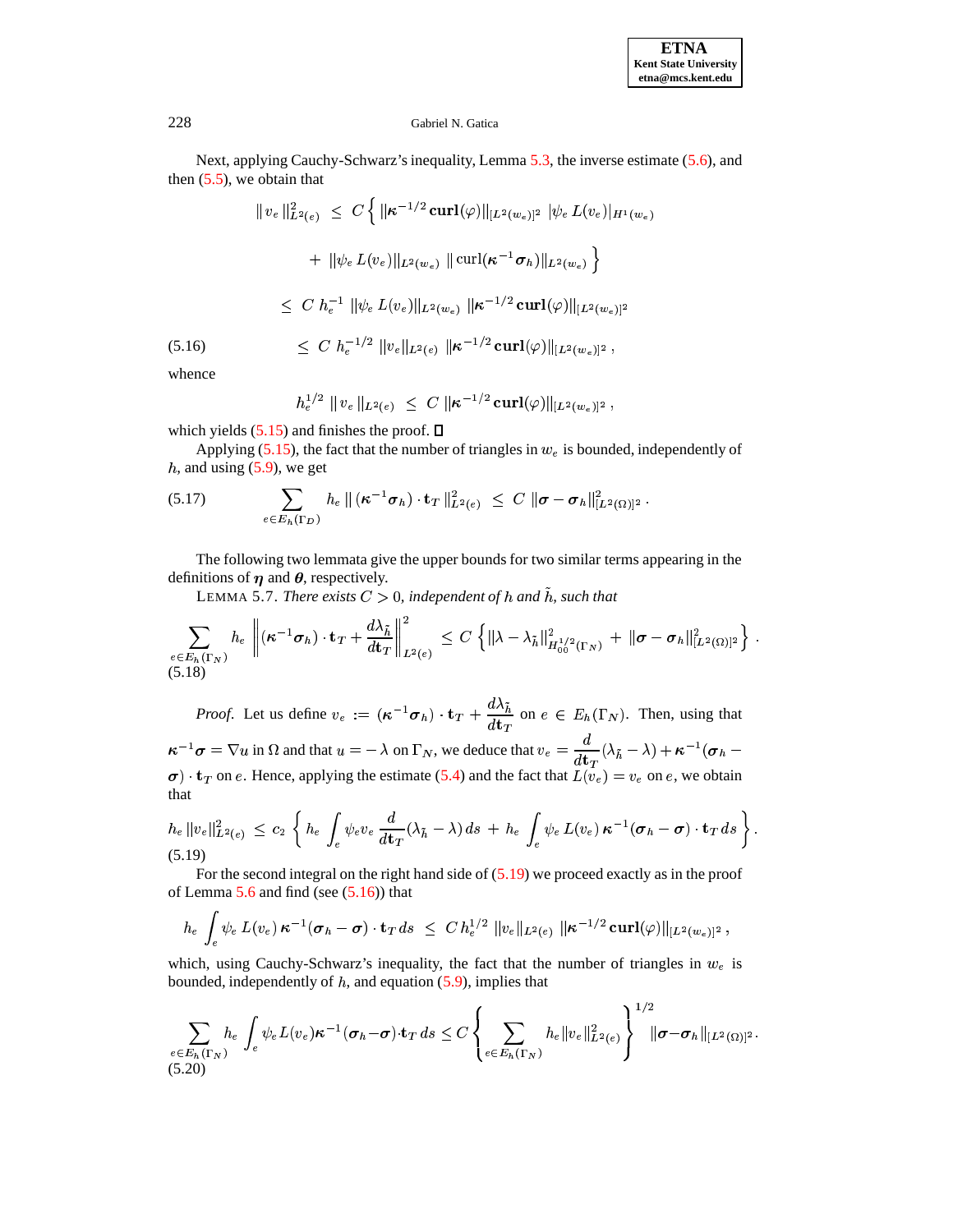On the other hand, let us define  $\psi := h_e \psi_e v_e$  on each  $e \in E_h(\Gamma_N)$ , and introduce the trivial extensions  $\hat{\psi} := \begin{cases} \psi & \text{on } \Gamma_N \\ 0 & \text{on } \Gamma \end{cases}$  and  $\hat{\lambda} := \begin{cases} \frac{1}{\sqrt{2\pi}} & \text{on } \Gamma_N \end{cases}$  $\begin{array}{cc} \n\beta & \text{on} & \Gamma_N \\ \n0 & \text{on} & \Gamma_D \n\end{array}$  and  $\lambda := \left\{ \begin{array}{ccc} \n\lambda & \lambda & \lambda \\ \n0 & \lambda & \lambda \n\end{array} \right\}$  $\int \lambda_{\tilde{h}} - \lambda$  on  $\Gamma_N$  Then it is a  $\begin{pmatrix} 0 & 0 & 1 \ 0 & 0 & \Gamma_D \end{pmatrix}$ . Then, it is easy to see that  $\psi$  and  $\lambda$  belong to  $H^{1/2}(\Gamma)$ , and that  $\|\psi\|_{H^{1/2}(\Gamma)}$  and  $\|\lambda\|_{H^{1/2}(\Gamma)}$  are equivalent to  $\|\psi\|_{H^{1/2}(\Gamma_N)}$  and  $\|\lambda_{\tilde{h}} - \lambda\|_{H^{1/2}(\Gamma_N)}$ , respectively.

According to the above notations, using an inverse inequality for the piecewise polynomial  $\psi$ , applying the boundedness of the tangential derivative (as an operator from  $H^{1/2}(\Gamma)$ into  $H^{-1/2}(\Gamma)$ ), and noting that  $0 \leq \psi_e \leq 1$  and that  $h_e \leq h$ , we get

$$
\sum_{e \in E_h(\Gamma_N)} h_e \int_e \psi_e v_e \frac{d}{dt_T} (\lambda_{\tilde{h}} - \lambda) ds = \int_{\Gamma} \hat{\psi} \frac{d\hat{\lambda}}{dt_T} ds \leq {\|\hat{\psi}\|}_{H^{1/2}(\Gamma)} \left\| \frac{d\hat{\lambda}}{dt_T} \right\|_{H^{-1/2}(\Gamma)}
$$

$$
\leq\,C\,h^{-1/2}\,\|\hat\psi\|_{L^2(\Gamma)}\,\,\|\hat\lambda\|_{H^{1/2}(\Gamma)}\,\leq\,C\,h^{-1/2}\,\|\hat\psi\|_{L^2(\Gamma)}\,\,\|\hat\lambda_{\tilde h}-\lambda\|_{H^{1/2}_{00}(\Gamma_N)}
$$

<span id="page-11-0"></span>
$$
(5.21) \qquad \leq C \left\{ \sum_{e \in E_h(\Gamma_N)} h_e \|v_e\|_{L^2(e)}^2 \right\}^{1/2} \| \hat{\lambda}_{\tilde{h}} - \lambda \|_{H_{00}^{1/2}(\Gamma_N)}.
$$

<span id="page-11-1"></span>Finally, it is not difficult to see that  $(5.18)$  follows from  $(5.19)$ ,  $(5.20)$ , and  $(5.21)$ .  $\Box$ LEMMA 5.8. Let  $\xi_h := (\frac{1}{2}\mathbf{I} + \mathbf{K})\lambda_h - \mathbf{V}(\sigma_h \cdot \nu)$ . Then there exists  $C > 0$ , independent *of , such that*

<span id="page-11-3"></span>
$$
(5.22) \qquad \sum_{e \in E_h(\Gamma_N)} h_e \left\| (\kappa^{-1} \sigma_h) \cdot \mathbf{t}_T - \frac{d\xi_h}{d\mathbf{t}_T} \right\|_{L^2(e)}^2
$$
  

$$
\leq C \left\{ \| \lambda - \lambda_h \|_{H^{1/2}(\Gamma_N)}^2 + \| \sigma - \sigma_h \|_{H(\text{div};\Omega)}^2 \right\}.
$$

*Proof.* We define now  $v_e := (\kappa^{-1} \sigma_h) \cdot \mathbf{t}_T - \frac{a \zeta_h}{u}$  on  $e \in \mathcal{E}$  $\frac{\partial \mathcal{L}_h}{\partial u}$  on  $e \in E_h(\Gamma_N)$ . Since  $\kappa^{-1} \sigma = \nabla u$ in  $\Omega$  and  $u = \lambda = (\frac{1}{2}\mathbf{I} + \mathbf{K})\lambda - \mathbf{V}(\boldsymbol{\sigma} \cdot \boldsymbol{\nu}) + \boldsymbol{d}$  on  $\Gamma_N$  (cf. [\(2.5\)](#page-2-3)), we deduce that  $v_e =$   $\frac{d}{dt_{T}}(\xi-\xi_{h})+\kappa^{-1}(\sigma_{h}-\sigma)\cdot\mathbf{t}_{T}$  on e, where  $\xi:=(\frac{1}{2}\mathbf{I}+\mathbf{K})\lambda-\mathbf{V}(\sigma\cdot\nu)$ . Thus, using the same arguments of the proof of Lemma [5.7,](#page-10-4) one can show that

$$
\sum_{e\in E_h(\Gamma_N)}\,h_e\,\left\|(\boldsymbol{\kappa}^{-1}\boldsymbol{\sigma}_h)\cdot\mathbf{t}_T-\frac{d\xi_h}{d\mathbf{t}_T}\right\|_{L^2(e)}^2\,\leq\,C\,\left\{\|\xi-\xi_h\|_{H^{1/2}(\Gamma_N)}^2\,+\,\|\boldsymbol{\sigma}-\boldsymbol{\sigma}_h\|_{[L^2(\Omega)]^2}^2\right\}\,.
$$

Next, replacing  $\xi_h$  by  $(\frac{1}{2}\mathbf{I} + \mathbf{K})\lambda_h - \mathbf{V}(\sigma_h \cdot \nu)$ , and applying the continuity properties of the boundary integral operators  $K$  and  $V$ , we find that

<span id="page-11-2"></span>
$$
(5.23)\|\xi-\xi_h\|_{H^{1/2}(\Gamma_N)}^2 \leq c \left\{\|\lambda-\lambda_h\|_{H^{1/2}(\Gamma_N)}^2 + \|\sigma \cdot \nu - \sigma_h \cdot \nu\|_{H^{-1/2}(\Gamma_N)}^2\right\},\,
$$

which completes the proof.  $\square$ 

The upper bounds for the remaining two terms defining  $\eta$  are given in the following two lemmata.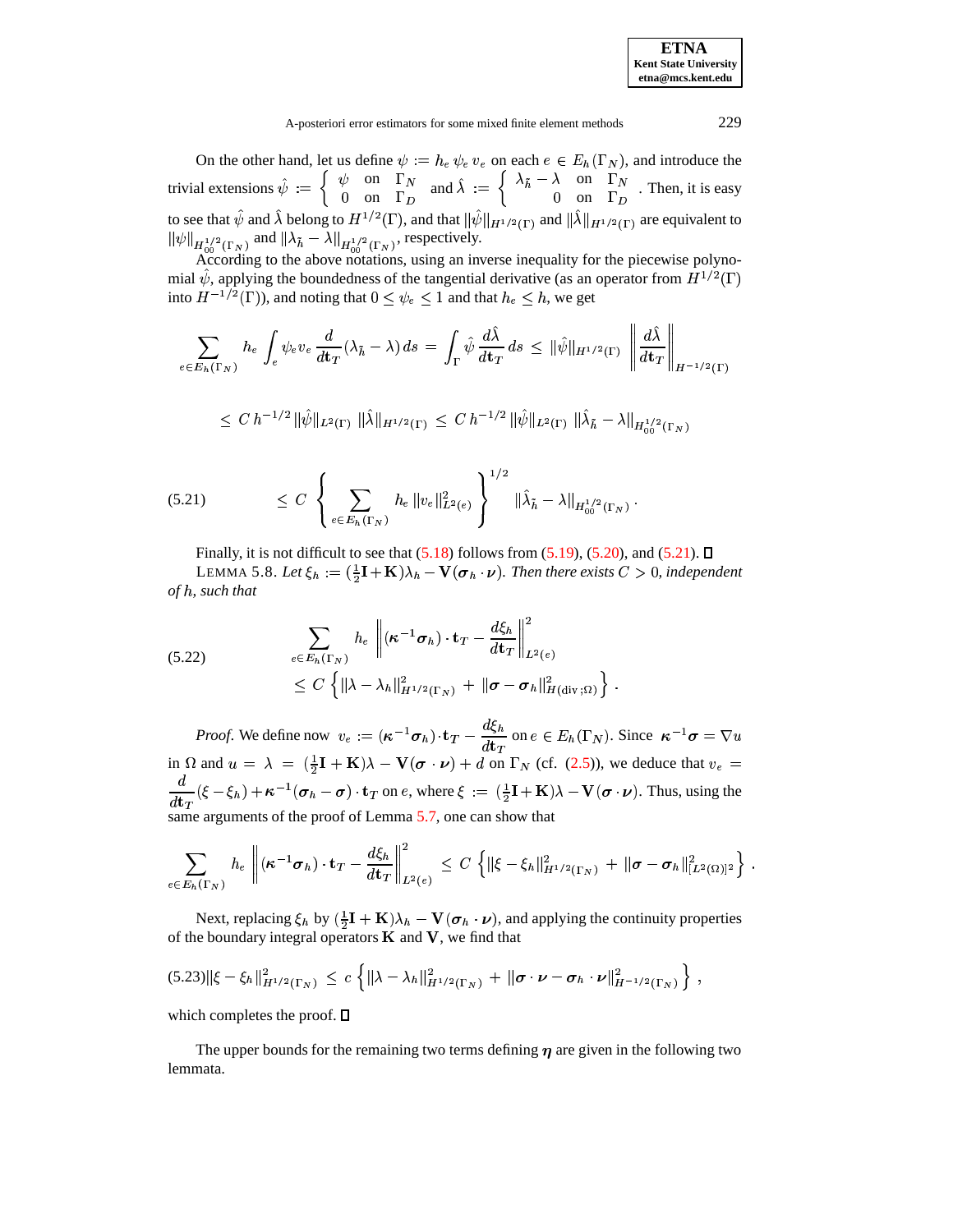## 230 Gabriel N. Gatica

LEMMA 5.9. *There exists*  $c > 0$ , independent of  $h$  and  $h$ , such that for each  $e \in E_h(\Gamma_N)$ *there holds*

<span id="page-12-0"></span>
$$
(5.24)\tilde{h}_e \|g - \sigma_h \cdot \nu\|_{L^2(e)}^2 \ \leq \ c \left\{ \|\sigma - \sigma_h\|_{[L^2(w_e)]^2}^2 \ + \ h^2 \|\text{div}(\sigma - \sigma_h)\|_{L^2(w_e)}^2 \right\} \ .
$$

*Proof.* We adapt the proof of Lemma 6.5 in [\[8\]](#page-14-4). Applying the estimate [\(5.4\)](#page-7-3) and Gauss's formula, noting that  $\sigma \cdot \nu = g$  on  $\Gamma_N$  and that  $L(g - \sigma_h \cdot \nu) = (g - \sigma_h \cdot \nu)$  on e, we deduce that

$$
\|g - \sigma_h \cdot \nu\|_{L^2(e)}^2 \ \leq \ c_2 \, \|\psi_e^{1/2} \, (g - \sigma_h \cdot \nu)\|_{L^2(e)}^2 \ = \ c_2 \, \int_e \psi_e \, (g - \sigma_h \cdot \nu)^2 \, ds
$$

$$
= c_2 \left\{ \int_T \operatorname{div} \left( \boldsymbol{\sigma} - \boldsymbol{\sigma}_h \right) \psi_e L(g - \boldsymbol{\sigma}_h \cdot \boldsymbol{\nu}) \, dx + \int_T \left( \boldsymbol{\sigma} - \boldsymbol{\sigma}_h \right) \cdot \nabla (\psi_e L(g - \boldsymbol{\sigma}_h \cdot \boldsymbol{\nu})) \, dx \right\},
$$

where T is any triangle contained in  $w_e$ . Next, Cauchy-Schwarz's inequality, estimate [\(5.5\)](#page-7-4), and inverse inequality [\(5.6\)](#page-7-2), give

$$
||g - \sigma_h \cdot \nu||_{L^2(e)}^2 \le C \left\{ ||\text{div}(\sigma - \sigma_h)||_{L^2(T)} ||\psi_e^{1/2} L(g - \sigma_h \cdot \nu)||_{L^2(T)} \right\}
$$
  
+ 
$$
||\sigma - \sigma_h||_{[L^2(T)]^2} |\psi_e L(g - \sigma_h \cdot \nu)||_{H^1(T)} \right\}
$$

$$
\leq C \, \left\{ \, h_{e}^{1/2} \, \| {\rm div}\, (\boldsymbol{\sigma}-\boldsymbol{\sigma}_h) \|_{L^2(T)} \; + \; h_T^{-1} \, h_e^{1/2} \, \| \boldsymbol{\sigma}-\boldsymbol{\sigma}_h \|_{[L^2(T)]^2} \, \right\} \; \| g-\boldsymbol{\sigma}_h \cdot \boldsymbol{\nu} \|_{L^2(e)} \, ,
$$

which, using that  $h_e \leq h_T$ , yields

$$
\|g-\sigma_h\cdot\nu\|_{L^2(e)}\,\leq\,C\,\left\{\,h^{1/2}_e\,\|\text{div}\,(\sigma-\sigma_h)\|_{L^2(T)}\,+\,h_T^{-1/2}\,\|\sigma-\sigma_h\|_{[L^2(T)]^2}\,\right\}\,.
$$

The above inequality and the fact that  $h_e \leq \tilde{h}_e \leq \tilde{h} \leq C h$ , imply [\(5.24\)](#page-12-0) and complete the proof of the lemma.

As a consequence of the estimate [\(5.24\)](#page-12-0), and using that the independent partition of  $\Gamma_N$ is uniformly regular, we deduce the existence of  $C > 0$ , independent of h and h, such that

$$
\log[1+C_{\tilde{h}}(\Gamma_N)] \sum_{e\in E(T)\cap E_h(\Gamma_N)} \tilde{h}_e \, ||g-\pmb{\sigma}_h\cdot\pmb{\nu}||^2_{L^2(e)}
$$

<span id="page-12-2"></span>
$$
(5.25) \t\t\t\t\t\leq C \left\{ \|\boldsymbol{\sigma}-\boldsymbol{\sigma}_h\|_{[L^2(\Omega)]^2}^2 + h^2 \|\text{div}(\boldsymbol{\sigma}-\boldsymbol{\sigma}_h)\|_{L^2(\Omega)}^2 \right\}.
$$

LEMMA 5.10. Assume that  $\lambda$  is locally smooth, say  $\lambda|_e \in H^1(e) \quad \forall e \in E_h(\Gamma_N)$ . Then there exists  $c > 0$ , independent of h and h, such that for each  $e \in E_h(\Gamma_N)$  there holds

<span id="page-12-1"></span>
$$
(5.26) \t\t\t ||\lambda_{\tilde{h}} - \pi_e(\lambda_{\tilde{h}})||_{L^2(e)}^2 \leq 2 ||\lambda - \lambda_{\tilde{h}}||_{L^2(e)}^2 + c h_e^2 ||\lambda||_{H^1(e)}^2.
$$

*Proof.* Applying the approximation property satisfied by  $\pi_e$ , we easily obtain " "

$$
\|\lambda_{\tilde{h}} - \pi_e(\lambda_{\tilde{h}})\|_{L^2(e)}^2 \le \|\lambda_{\tilde{h}} - \pi_e(\lambda)\|_{L^2(e)}^2 \le 2\|\lambda - \lambda_{\tilde{h}}\|_{L^2(e)}^2 + 2\|\lambda - \pi_e(\lambda)\|_{L^2(e)}^2
$$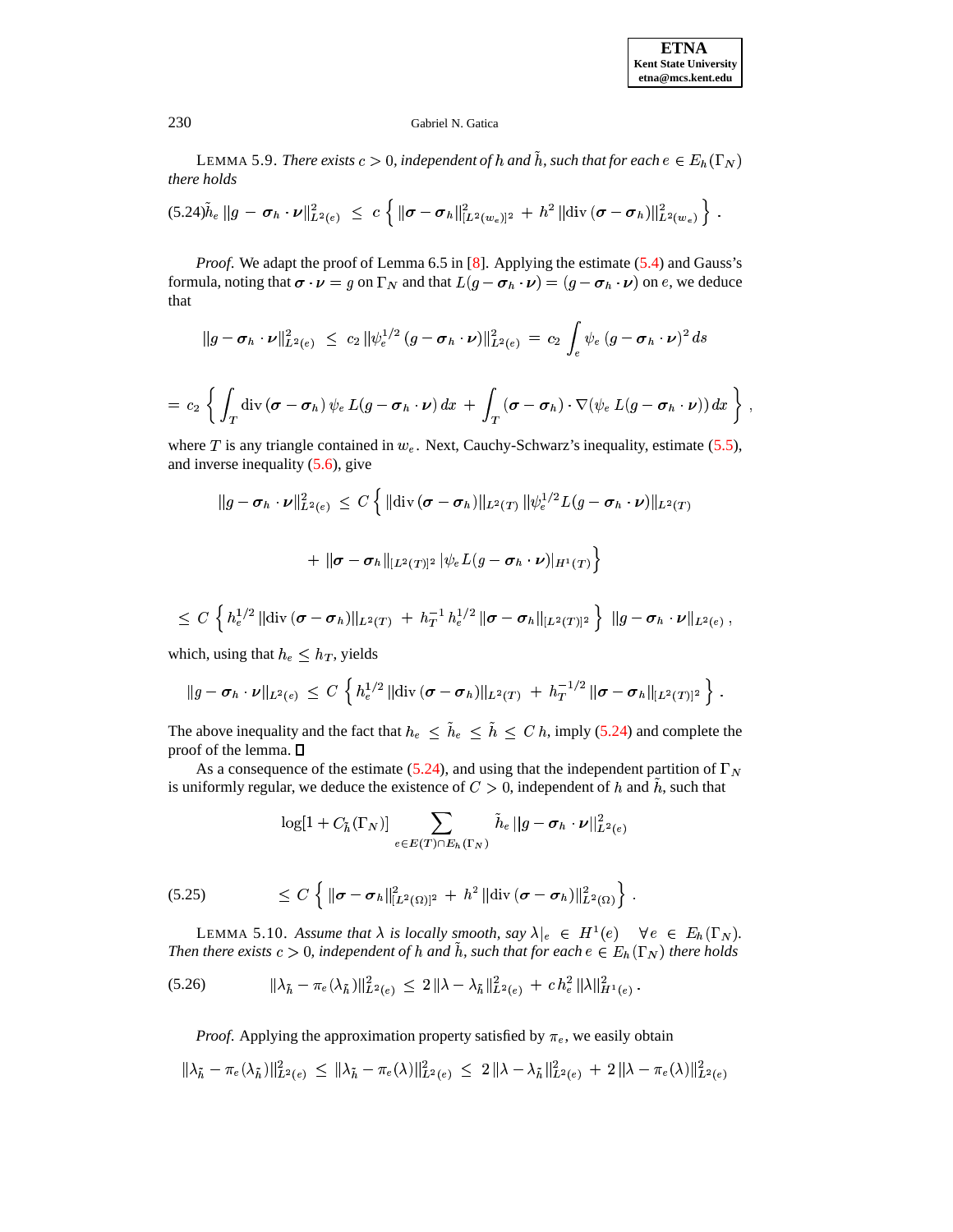<sup>&</sup>lt;

A-posteriori error estimators for some mixed finite element methods 231

$$
\leq 2 \, \| \lambda - \lambda_{\tilde h} \|^2_{L^2(e)} \, + \, c \, h_e^2 \, \| \lambda \|^2_{H^1(e)} \, ,
$$

which finishes the proof.  $\square$ 

The estimate [\(5.26\)](#page-12-1) yields the existence of  $C > 0$ , independent of h and h, such that

<span id="page-13-0"></span>
$$
\sum_{e \in E_h(\Gamma_N)} h_e \|\lambda_{\tilde{h}} - \pi_e(\lambda_{\tilde{h}})\|_{L^2(e)}^2
$$
\n
$$
\leq C \left\{ h \|\lambda - \lambda_{\tilde{h}}\|_{H_{00}^{1/2}(\Gamma_N)}^2 + h^3 \sum_{e \in E_h(\Gamma_N)} \|\lambda\|_{H^1(e)}^2 \right\}.
$$

In this way, the efficiency of  $\eta$  (cf. [\(5.1\)](#page-7-5)) is obtained from the estimates [\(5.7\)](#page-8-5), [\(5.12\)](#page-8-6), [\(5.14\)](#page-9-2), [\(5.17\)](#page-10-5), [\(5.18\)](#page-10-2), [\(5.25\)](#page-12-2), and [\(5.27\)](#page-13-0). In particular, we conclude from [\(5.27\)](#page-13-0) that the corresponding h.o.t. is of  $O(h^{3/2})$ .

The following two lemmata provide the upper bounds for the remaining terms defining  $\theta$ .

LEMMA 5.11. Let  $\zeta_h := (\frac{1}{2}\mathbf{I} + \mathbf{K}')(\boldsymbol{\sigma}_h \cdot \boldsymbol{\nu}) + \mathbf{W}\lambda_h$ . Then there exists  $C > 0$ , *independent of , such that*

<span id="page-13-1"></span>
$$
(5.28) \sum_{e \in E_h(\Gamma_N)} h_e \, \|\zeta_h\|_{L^2(e)}^2 \leq C \left\{ \|\boldsymbol{\sigma} \cdot \boldsymbol{\nu} - \boldsymbol{\sigma}_h \cdot \boldsymbol{\nu}\|_{H^{-1/2}(\Gamma_N)}^2 + \|\lambda - \lambda_h\|_{H^{1/2}(\Gamma_N)}^2 \right\}.
$$

*Proof.* We first recall from [\(2.6\)](#page-2-4) that  $(\frac{1}{2}\mathbf{I} + \mathbf{K}')(\boldsymbol{\sigma} \cdot \boldsymbol{\nu}) + \mathbf{W}\lambda = 0$  on  $\Gamma_N$ . Hence, including this null expression into the definition of  $\zeta_h$ , and then applying the estimate [\(5.4\)](#page-7-3), we find that

$$
h_e \, \|\boldsymbol{\zeta}_h\|_{L^2(e)}^2 \ \le \ c_2 \, h_e \, \|\psi_e^{1/2} \, \boldsymbol{\zeta}_h\|_{L^2(e)}^2
$$

$$
= c_2 h_e \int_e \psi_e \, \zeta_h \, \left\{ (\frac{1}{2} \mathbf{I} + \mathbf{K}') (\boldsymbol{\sigma}_h \cdot \boldsymbol{\nu} - \boldsymbol{\sigma} \cdot \boldsymbol{\nu}) + \mathbf{W} (\lambda_h - \lambda) \right\} ds \, .
$$

Then, we let  $\psi := h_e \psi_e \zeta_h$  on each  $e \in E_h(\Gamma_N)$ , and observe that  $\psi \in H^{1/2}(\Gamma_N)$ . Hence, using an inverse inequality for the piecewise polynomial  $\psi$ , and applying the continuity properties of the boundary integral operators  $K'$  and  $W$ , we deduce that

$$
\sum_{e \in E_h(\Gamma_N)} h_e \|\zeta_h\|_{L^2(e)}^2 \leq c_2 \left\langle \psi, \left(\frac{1}{2}\mathbf{I} + \mathbf{K}'\right) (\boldsymbol{\sigma}_h \cdot \boldsymbol{\nu} - \boldsymbol{\sigma} \cdot \boldsymbol{\nu}) + \mathbf{W}(\lambda_h - \lambda) \right\rangle
$$
  

$$
\leq C \|\psi\|_{H^{1/2}(\Gamma_N)} \left\| \left(\frac{1}{2}\mathbf{I} + \mathbf{K}'\right) (\boldsymbol{\sigma}_h \cdot \boldsymbol{\nu} - \boldsymbol{\sigma} \cdot \boldsymbol{\nu}) + \mathbf{W}(\lambda_h - \lambda) \right\|_{H^{-1/2}(\Gamma_N)}
$$
  

$$
\leq C h^{-1/2} \|\psi\|_{L^2(\Gamma_N)} \left\{ \|\boldsymbol{\sigma} \cdot \boldsymbol{\nu} - \boldsymbol{\sigma}_h \cdot \boldsymbol{\nu}\|_{H^{-1/2}(\Gamma_N)} + \|\lambda - \lambda_h\|_{H^{1/2}(\Gamma_N)} \right\},
$$

$$
\leq C h^{-1/2} \|\psi\|_{L^2(\Gamma_N)} \left\{ \|\sigma \cdot \nu - \sigma_h \cdot \nu\|_{H^{-1/2}(\Gamma_N)} + \|\lambda - \lambda_h\|_{H^{1/2}(\Gamma_N)} \right\} ,
$$

which, noting that  $h_e \leq h$  and  $0 \leq \psi_e \leq 1$ , yields [\(5.28\)](#page-13-1) and finishes the proof.

LEMMA 5.12. Assume that  $\lambda$  is locally smooth, say  $\lambda|_e \in H^1(e) \quad \forall e \in E_h(\Gamma_N)$ , and let  $\xi_h := (\frac{1}{2}\mathbf{I} + \mathbf{K})\lambda_h - \mathbf{V}(\sigma_h \cdot \nu)$ . Then there exists  $C > 0$ , independent of h, such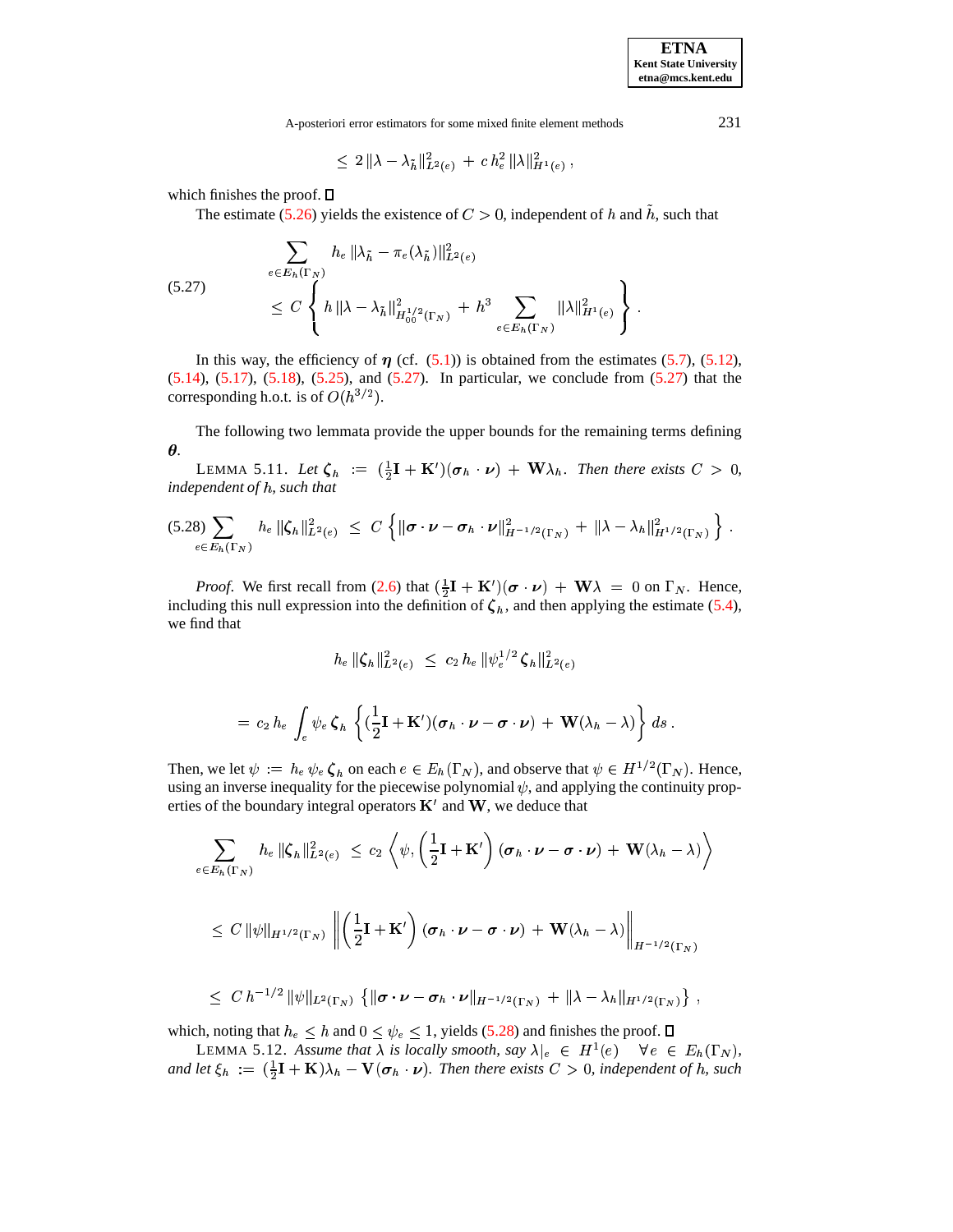*that*

<span id="page-14-14"></span>
$$
\sum_{e \in E_h(\Gamma_N)} h_e \|\xi_h - \pi_e(\xi_h)\|_{L^2(e)}^2
$$
\n
$$
\leq C \left\{ h \|\lambda - \lambda_h\|_{H^{1/2}(\Gamma_N)}^2 + h \|\sigma \cdot \nu - \sigma_h \cdot \nu\|_{H^{-1/2}(\Gamma_N)}^2 + h^3 \sum_{e \in E_h(\Gamma_N)} \|\lambda\|_{H^1(e)}^2 \right\}.
$$
\n(5.29)

*Proof.* As in Lemma [5.8,](#page-11-1) we let  $\xi := (\frac{1}{2}\mathbf{I} + \mathbf{K})\lambda - \mathbf{V}(\boldsymbol{\sigma} \cdot \boldsymbol{\nu})$  on  $\Gamma_N$ , and note from [\(2.5\)](#page-2-3) that  $\lambda - \pi_e(\lambda) = \xi - \pi_e(\xi)$ . Then, using the approximation property of  $\pi_e$ , we get

$$
h_e \, \|\xi_h - \pi_e(\xi_h)\|_{L^2(e)}^2 \, \leq \, h_e \, \|\xi_h - \pi_e(\xi)\|_{L^2(e)}^2
$$

$$
\leq 2 h_e \left\{ \|\xi_h - \xi\|_{L^2(e)}^2 + \|\lambda - \pi_e(\lambda)\|_{L^2(e)}^2 \right\} \leq c \left\{ h_e \|\xi_h - \xi\|_{L^2(e)}^2 + h_e^3 \|\lambda\|_{H^1(e)}^2 \right\},
$$

and hence

$$
\sum_{e \in E_h(\Gamma_N)} h_e \, \|\xi_h - \pi_e(\xi_h)\|_{L^2(e)}^2 \, \leq \, C \left\{ h \, \|\xi_h - \xi\|_{H^{1/2}(\Gamma_N)}^2 + h^3 \sum_{e \in E_h(\Gamma_N)} \|\lambda\|_{H^1(e)}^2 \right\} \, ,
$$

which together with  $(5.23)$  complete the proof.  $\square$ 

Consequently, the efficiency of  $\theta$  (cf. [\(5.2\)](#page-7-6)) is obtained from the estimates [\(5.7\)](#page-8-5), [\(5.12\)](#page-8-6),  $(5.14)$ ,  $(5.22)$ ,  $(5.28)$ , and  $(5.29)$ . In particular, we conclude from  $(5.29)$  that the corresponding h.o.t. is of  $O(h^{3/2})$ .

#### REFERENCES

- <span id="page-14-10"></span><span id="page-14-1"></span>[1] A. ALONSO, *Error estimators for a mixed method*, Numer. Math., 74 (1996), pp. 385–395.
- [2] I. BABUSˇ KA AND G. N. GATICA, *On the mixed finite element method with Lagrange multipliers*, Numer. Methods Partial Differential Equations, 19 (2003), no. 2, pp. 192–210.
- <span id="page-14-12"></span><span id="page-14-2"></span>[3] M. A. BARRIENTOS, G. N. GATICA, AND M. MAISCHAK, *A-posteriori error estimates for linear exterior problems via mixed-FEM and DtN mappings*, Math. Model. Numer. Anal., 36 (2002), no. 2, pp. 241–272.
- [4] D. BRAESS AND R. VERFU¨ RTH, *A posteriori error estimators for the Raviart-Thomas element*, SIAM J. Numer. Anal., 33 (1996), pp. 2431–2444.
- <span id="page-14-8"></span><span id="page-14-0"></span>[5] F. BREZZI AND M. FORTIN, *Mixed and Hybrid Finite Element Methods*, Springer-Verlag, 1991.
- [6] C. CARSTENSEN, *Efficiency of a posteriori BEM error estimates for first kind integral equations on uniform meshes*, Math. Comp., 65 (1996), pp. 69-84.
- <span id="page-14-3"></span>[7] C. CARSTENSEN, *A posteriori error estimate for the mixed finite element method*, Math. Comp., 66 (1997), no. 218, pp. 465–476.
- <span id="page-14-4"></span>[8] C. CARSTENSEN AND G. DOLZMANN, *A posteriori error estimates for mixed FEM in elasticity*, Numer. Math., 81 (1998), pp. 187–209.
- <span id="page-14-9"></span>[9] C. CARSTENSEN AND S. A. FUNKEN, *Coupling of nonconforming finite elements and boundary elements II: a posteriori estimates and adaptive mesh-refinement*, Computing, 62 (1999), pp. 243–259.
- <span id="page-14-6"></span>[10] C. CARSTENSEN AND S. A. FUNKEN, *Coupling of mixed finite elements and boundary elements*, IMA J. Numer. Anal., 20 (2000), pp. 461–480.
- <span id="page-14-13"></span><span id="page-14-11"></span>[11] P. G. CIARLET, *The Finite Element Method for Elliptic Problems*, North-Holland, Amsterdam, 1978.
- [12] G. N. GATICA AND M. MAISCHAK, *A-posteriori error estimates for the mixed finite element method with* Lagrange multipliers, Preprint, 2002-18, Departamento de Ingeniería Matemática, Universidad de Concepción, Chile, 2002.
- <span id="page-14-7"></span>[13] G. N. GATICA AND S. MEDDAHI, *An a-posteriori error estimate for the coupling of BEM and mixed-FEM*, Numer. Funct. Anal. Optim., 20 (1999), no. 5&6, pp. 449–472.
- <span id="page-14-5"></span>[14] R. H. W. HOPPE AND B. I. WOHLMUTH, *A comparison of a posteriori error estimators for mixed finite element discretizations by Raviart-Thomas elements*, Math. Comp. 68 (1999), no. 228, pp. 1347–1378.